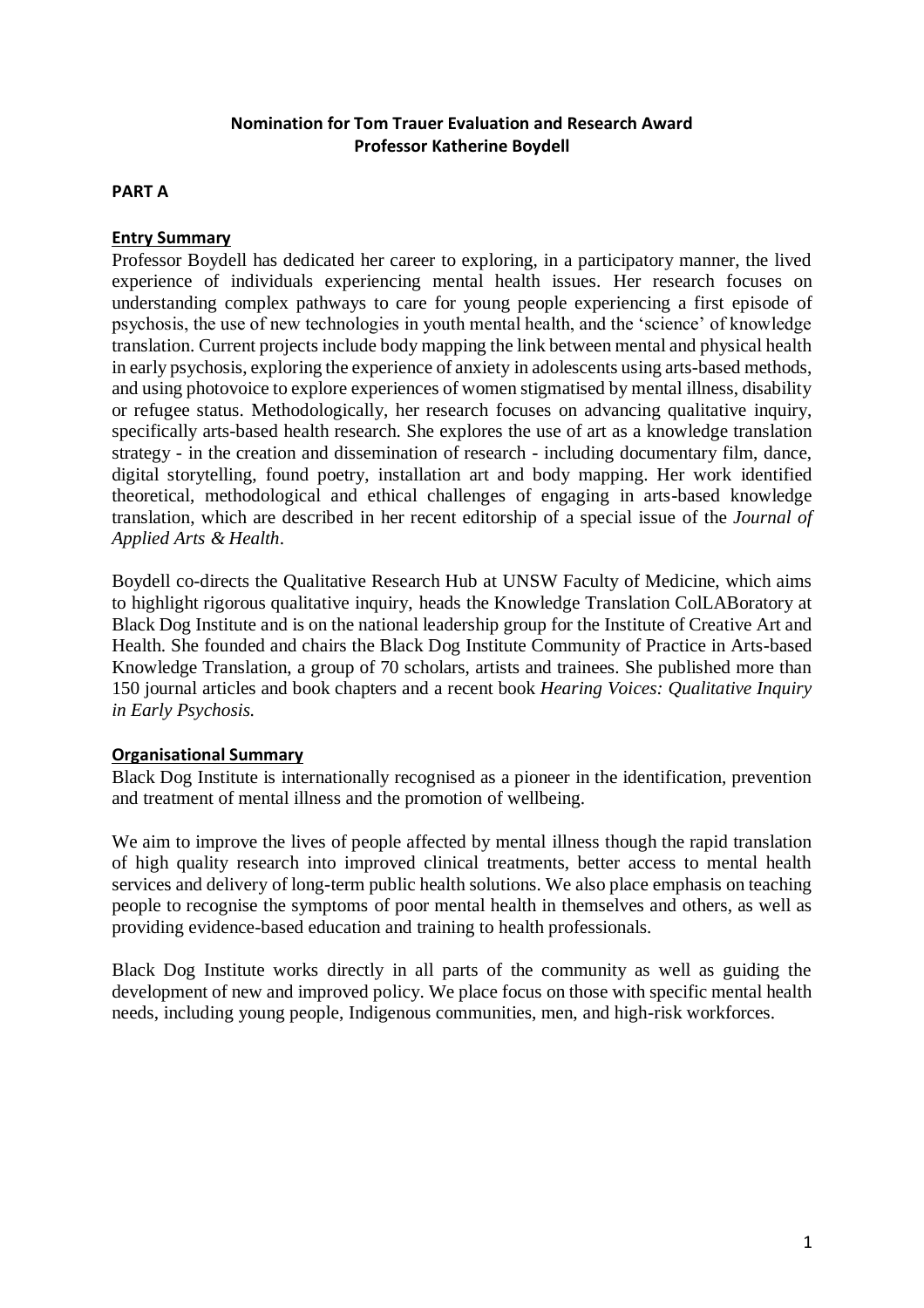# **PART B**

# **Award Criteria**

### **Evidence of contribution to, or potential impact on, mental health service improvement**

#### *2 Exemplars:*

Professor Boydell was the Mental Health Lead for The Big Anxiety: Festival of arts + science + people which attracted 140,000 people to engage in exhibits, workshops, and immersive experiences and start conversations about mental health. The impact on mental health services is demonstrated in results from festival attendee survey which showed several key outcomes regarding Feeling, Learning and Doing.

| <b>OUTCOME</b>                                                                                        | <b>SURVEY RESULTS</b>                                                                                                                                                                                                                                                                |
|-------------------------------------------------------------------------------------------------------|--------------------------------------------------------------------------------------------------------------------------------------------------------------------------------------------------------------------------------------------------------------------------------------|
| FEEL hope, pride,<br>empathy, empowerment,<br>belonging                                               | Survey respondents were asked to rate the extent to which they felt a<br>number of emotions during the festival. The following represent the<br>average ratings (out of 10) across all respondents:<br>$Empathetic - 7$<br>A sense a belonging $-6$<br>Empowered - 6<br>Hopeful $-6$ |
| <b>FEEL provoked.</b><br>triggered, angry,<br>confronted, pain,<br>distressed                         | As above:<br>Confronted - 4<br>Anary $-2$<br>In pain $-1$<br>Distressed - 2                                                                                                                                                                                                          |
| <b>LEARN</b> experience of<br>self and others' mental<br>health and wellbeing                         | 82% of survey respondents agreed or strongly agreed the festival<br>made them think about their own mental health and wellbeing<br>59% agreed or strongly agreed the festival helped them to understand<br>what it's like to have a mental illness                                   |
| <b>LEARN</b> potential<br>responses to care for self<br>and/or others' mental<br>health and wellbeing | Analysis of open responses                                                                                                                                                                                                                                                           |
| DO participation and<br>engagement                                                                    | 63% of survey respondents agreed or strongly agreed that they had<br>connected with someone they didn't know before at the festival<br>36% indicated they were likely or very likely to reconnect with someone<br>they met at the festival                                           |
| DO have reflective<br>conversations                                                                   | 87% of survey respondents indicated they were likely or very likely to<br>have conversations about the festival with people they know                                                                                                                                                |

A further example of contribution to mental health service development has been Professor Boydell's leadership in spearheading 'deliberative dialogues' with policy makers in Australia and Canada. These deliberative dialogues led to policy change in Canadian context (funding to establish additional hubs for Pediatric telepsychiatry) and Australia (changes in service provision for families of children with disabilities in rural New South Wales).

**Boydell, K.M**., Dew, A., Hodgins, M., Bundy, A. Gallego, G., Iljadica, A., Lincoln, M., Pignatiello, A., Teshima, J. and Willis, D. (2017). How can researchers and policy makers work together? Deliberative dialogues in Canada and Australia. *Journal of Disability Policy Studies.* First published May 9 2017, 10.1177/1044207317694840.

#### **Evidence of research excellence**

Katherine Boydell has demonstrated research excellence in traditional academia via peerreviewed publications, scientific presentations, mentoring and community service. She received a 3-year UNSW Strategic Priority Fund (2015) award for her research in knowledge translation in mental health. She is currently Professor of Mental Health at the Black Dog Institute, a medical research facility within UNSW, Sydney. She spent the previous 16 years as Senior Scientist and Director of Qualitative Inquiry at the Research Institute, Hospital for Sick Children and Professor in Department of Psychiatry at the University of Toronto. Her background is in Community Health and Epidemiology (MHSc, 1982) and qualitative sociology (PhD, 1996). Expertise in novel research methodologies, development of local and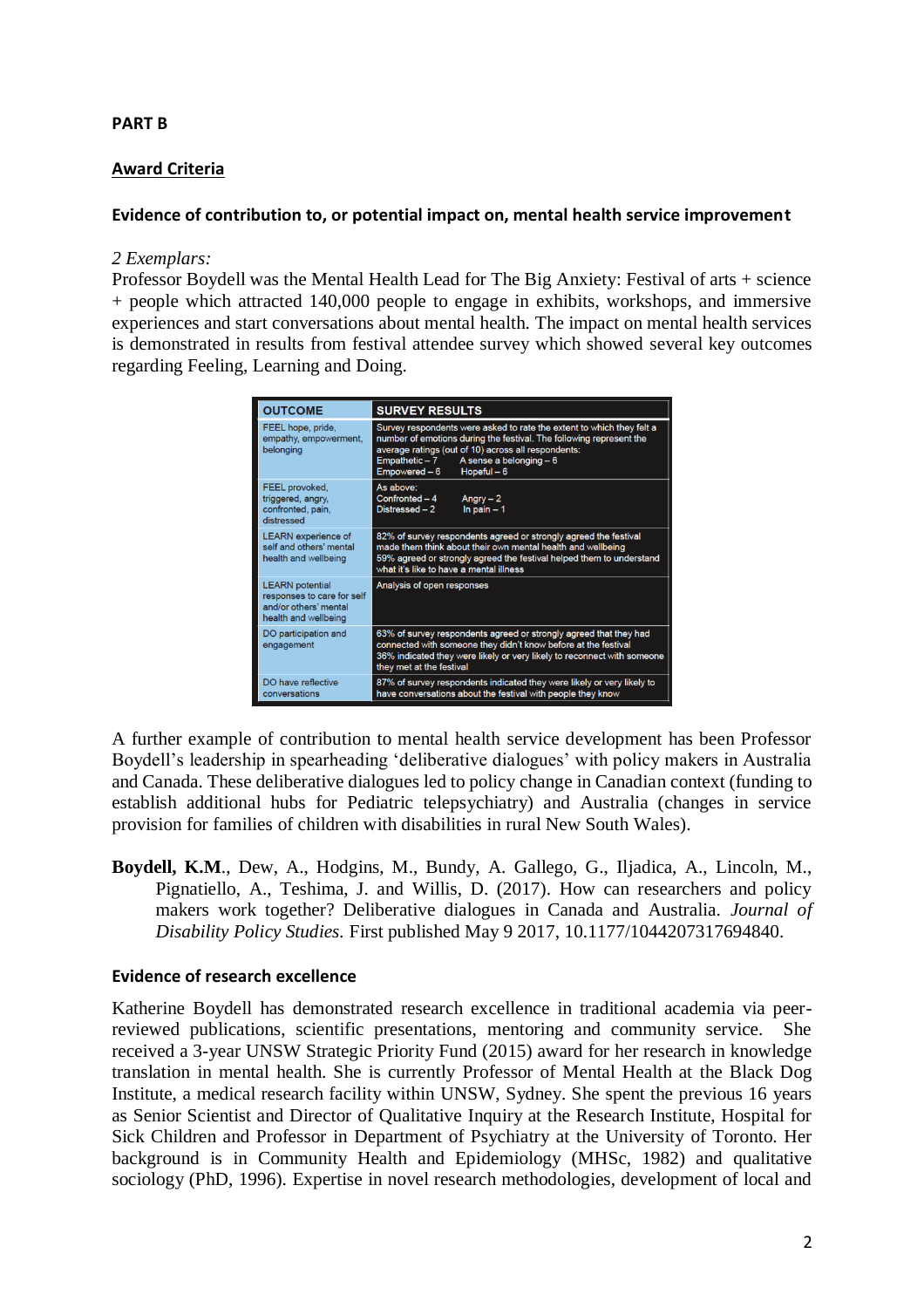international collaborations, leadership in participatory action research, consumer involvement, and knowledge translation position her at the forefront of international research on the lives of young people experiencing mental health issues. She has published over 150 peer-reviewed articles, book chapters and the only text on qualitative inquiry in early psychosis. In addition, she has authored more than 50 technical reports and policy-ready papers, which are critical to reduce the knowledge to practice gap.

Evidence of her research reputation is her success in obtaining prestigious peer-reviewed research funding. She has *total career* funding (Category 1 and contracts) of 25+ million, with 10+ million in the past 5 years. She has sustained national peer-reviewed *Category 1* funding of \$18M (8 million in past 5 years) as well as a number of additional research contracts (\$5M). She has led a program of qualitative research in early psychosis for 25+ years, supervising a team of Research Associates and Higher Degree students.

Professor Boydell's full publication list is included in the Appendix; her key publications in the past 5 years include:

- **Boydell, K.M.** and Belliveau, G. (2017). Situated methodologies: A critical inquiry into artbased research methodologies. *Journal of Applied Arts & Health.* 8(2):135-139. This paper makes the argument that art genres can effectively be used to create new research knowledge and to disseminate empirical research findings to diverse audiences, leading to enhanced mental health literacy, decreased stigma and practice and behaviour change.
- **Boydell, K.M.,** Hodgins, M.J., Gladstone, B.M., Stasiulis, E. (2017). Ineffable knowledge: Tensions (and solutions) in art-based research representation and dissemination. *J Applied Arts & Health.* 8(3): 193-207. This paper provides strategies for scholars and artists who are working at the interface of art and science, attempting to integrate art genres in the production and dissemination of empirical research.
- **Boydell, K.M.,** Hodgins, M., Gladstone, B.M., Stasiulis, E., Belliveau, G., Cheu, H., Kontos, P., Parsons, P. (2016). Arts-based health research and academic legitimacy: Transcending hegemonic conventions. *Qualitative Research*, 1-20. This paper identifies the need to address alternate ways of measuring success in academia.
- Hodgins, M. and **Boydell, K.M**. (2014). Interrogating ourselves: Reflections on arts-based health research. *Forum Qualitative Sozialforchung/Forum: Qualitative Social Research*. 15(1), Art. 10. This paper illustrates the impact that using art genres in the research process, as a knowledge creation and knowledge dissemination strategy, can have on practice and policy.
- **Boydell, K.M**., Volpe, T., Gladstone, B.M., Stasiulis, E. and Addington, J. (2013). Youth at ultra-high risk for developing psychosis: Using the revised network episode model (NEM) to examine pathways to mental health care. *Early Int Psychiatry*. 7(2):170-186. This is the first research to empirically test the Network Episode Model in this population.

Professor Boydell is internationally recognised as a qualitative methodologist, expert in early psychosis and in knowledge translation as evidenced by invited presentations (n=44 in past 5 years, 60% international), visiting professorships, and international research awards. Peerreviewed competitive awards include: WINC Knowledge Translation Award, International Development Research Award and International Research Collaborative Award, U Sydney, Best Research Award, Mental Health Commission of Canada. She was Honorary Visiting Fellow at Illawarra Institute of Mental Health, U Wollongong, Australia (2013) and Visiting Professor (2014-15), U Sydney, Health Sciences - collaborative research focusing on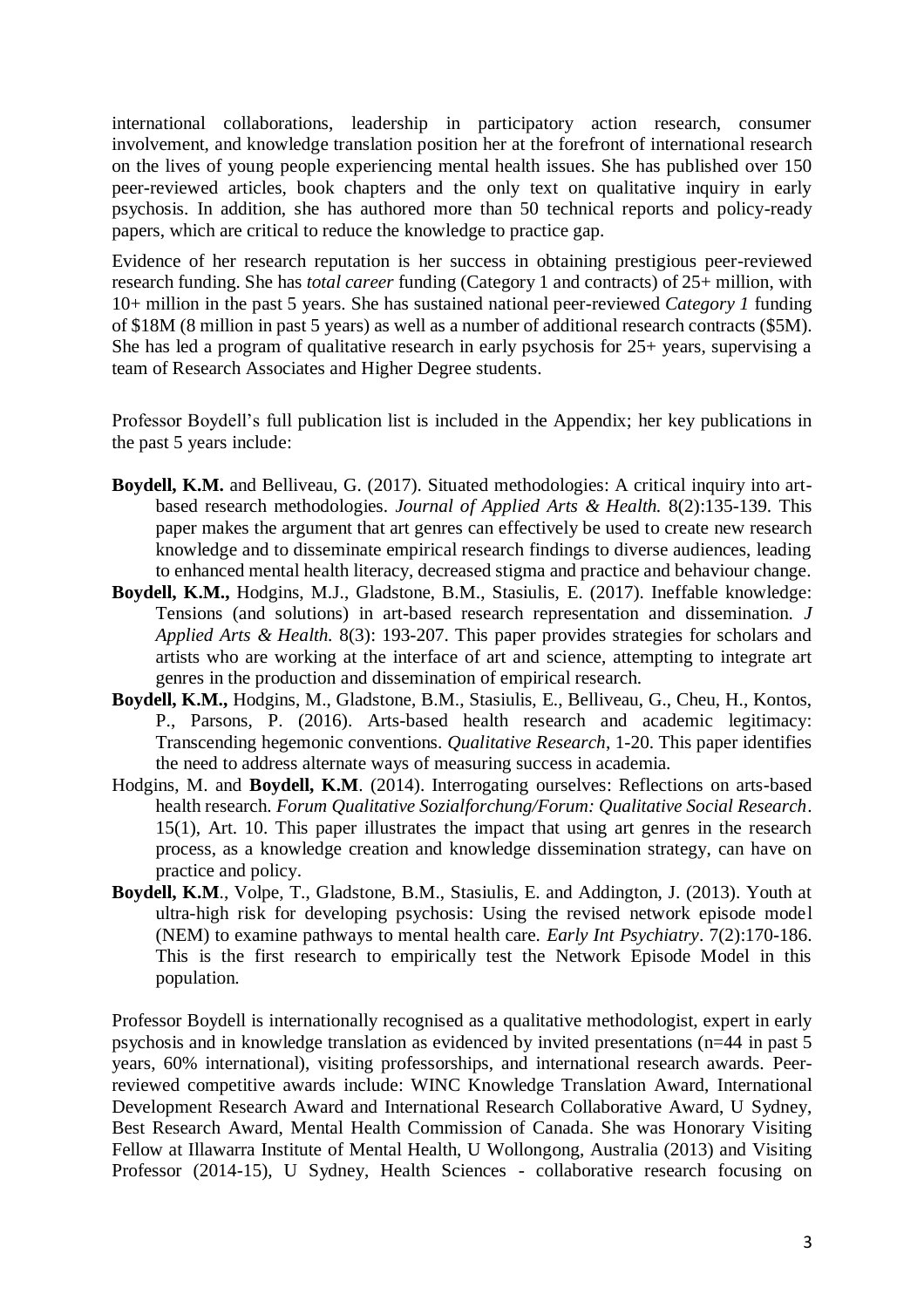translating research knowledge to policy and decision makers in rural and remote communities. She is also Associate Editor of *Early Intervention in Psychiatry* and a Member of the Scientific Committee for the International Early Psychosis Association.

### **Evidence of participation of mental health consumers in the planning implementation and evaluation as relevant**

Dr. Boydell's program of research is focused on participatory, action research that involves meaningful engagement with consumers with lived experience of mental illness and their families. A couple of examples of her recent work are illustrated below.

*Exemplar #1:* Professor Boydell is a senior mentor who worked with young people with a lived experience of mental illness and alongside two Early Career Researchers at University of New South Wales (UNSW) and University of Sydney (USYD) to collaborate and co-produce a research proposal which was subsequently funded by the UNSW/USYD Partnership Fund on youth mental health and well-being. As part of that project, the team is providing research training to individuals with lived experience of mental health services and subsequently employing them on a research project.

*Exemplar #2:* Professor Boydell's leadership on a 4-year research project (funded by Health Canada) focused on the views of young people regarding the link between cannabis use and psychosis, which involved the hiring and training of 28 research assistants across Canada who had experienced psychosis. They in turn interviewed and conducted focus groups with other youth in early intervention clinics, participated in the analysis and created knowledge translation outputs that included digital stories, a found poem and a rap dance. This research won the prestigious Canada-wide research award from the Mental Health Commission of Canada. The work is described in this publication: Baker, N., Willinsky, C. and **Boydell, K.M.**  (2015). Just say know: Creatively engaging young people to explore the link between cannabis use and psychosis in order to promote informed decision-making about substance use. (Invited paper). *World Cult Psychiatr Res Rev.* 201-20.

### *Other examples of publications that describe participatory research with individuals with lived experience and/or their families:*

- **Boydell, K.M.**, Jadaa, D.A. and Trainor, J. (2004). A benefit for everyone: Family-Researcher Collaboration in the Mental Health Field. *The Canadian J Program Evaluation.* 19(3):55-70.
- **Boydell, K.M.,** Greenberg, N. and Volpe, T. (2004). Designing a framework for evaluating a pediatric telepsychiatry program: A participatory approach. *Journal of Telemedicine and Telehealth.*10:165-169.
- Clark, C., Scott, E., **Boydell, K.M**. and Goering, P.N. (1999). Effects of client interviewers on client reported satisfaction with mental health services. *Psychiatric Services*. 50(7):961-963.
- Trainor, J., Shepherd, M., **Boydell, K.M**., Leff, A. and Crawford, E. (1997). Beyond the service paradigm: The impact of consumer/survivor initiatives. *Psychiatric Rehabilitation Journal.* 21(2):132-140.
- Morrell-Bellai, T. and **Boydell, K.M.** (1994). The experience of mental health consumers as researchers. Canadian Journal of Community Mental Health. 13(1): 97-108.
- **Boydell, K.M**., Trainor, J. and Intagliata, J. (1986). A participatory approach to the evaluation design of a case management program for the long-term mentally ill. *Canada's Mental Health.* 34(1):11-13.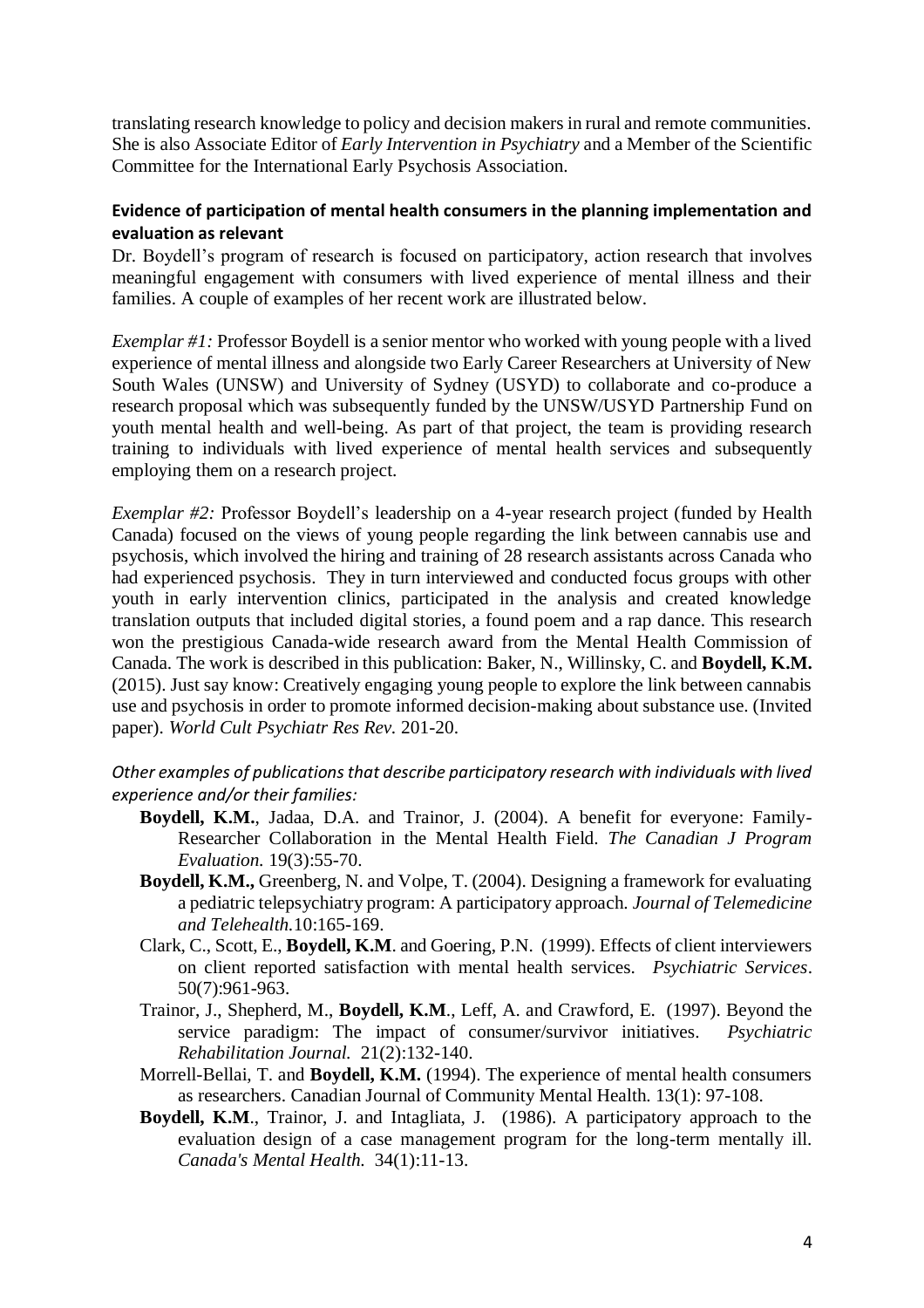# **Evidence of partnerships and linkages (collaboration for continuity between organisations)**

Current collaborations with Prof Jill Bennett, UNSW Art & Design (The Big Anxiety: Festival of art  $+$  science  $+$  people)

Professor Boydell was the mental health lead for The Big Anxiety: Festival of arts + science + people which attracted 140,000 people to engage in exhibits, workshops, and immersive experiences and start conversations about mental health. Research findings show enhanced empathy as a result of engaging in the Festival.

Additional collaborations include:

Prof Jane Ussher and colleagues at University of Western Sydney, ARC Linkage Grant using photovoice with LGBTQI individuals with cancer

Profs Paul Rhodes, Niels Buus and team, University of Sydney, An Exploration of Peer involvement in Open Dialogue,

Aliza Werner-Seidel, Jo River, Niels Buus, Brett Bellingham, St. Vincent's Hospital, UNSW, USYD, A Training Course for Young People with Lived Experience of Mental Illness, Young People, UNSW/USYD Health and Wellbeing Grant

Drs. Caroline Lenette, Angela Dew, Louisa Smith, Christy Newman et al in Social Sciences, UNSW on qualitative research with marginalised women, UNSW faculty grant

Drs. Lappin, Curtis, Ward and team at the Bondi Clinic, body mapping experience of a physical intervention in First Episode Psychosis, Boydell SPF01 grant

Profs. Billie Bonevski, Gillian Gould at University of Newcastle, NHMRC grant on health of Aboriginal women

Co-director of Qualitative Research Lab with Drs. Sally Nathan and Husna Razee

Drs. Stewart Vella, Prof Frank Deane and team at University of Wollongong, implementation of evidence-based mental health interventions for young males in organised sports

Dr. Anna Lavis, University of Birmingham, women and psychosis.

Dr. Yael Perry, Telethon Kids, Western Australia, mature women and psychosis

Dr. Marilys Guillemin, University of Melbourne, body mapping and psychosis

Drs. Barbara Tooth, TheMHS, Helen Glover, H., Honey, A., USYD, Kate Gill, using design thinking to explore experiential literacy in mental health.

Service for the Treatment and Rehabilitation of Torture and Trauma Survivors, STARTTS, ARC Linkage Grant application, underway

# **Creative/media contributions**

These contributions resulted from research projects led by Professor Boydell; they demonstrate her engagement with members of the community, using art genres to communicate research findings to a broad range of audiences:

- Anxious Places, Creative workshop on picturing places of meaning making. Facilitated by artist Dr. Ella Dreyfus. National Art School, October 14 2017.
- Keynote speaker, Anxious Places exhibition, Dr. Ella Dreyfus, National Art School, October 11-14 2017.
- Body mapping in the galleries. Body mapping anxiety with the general public, Art Gallery of New South Wales, October 4 2017.
- Festival tests idea of art as mental health fix, *Sydney Morning Herald*, August 20 2017
- Picturing Places of Meaning, Interactive workshop with Ella Dreyfus, National Art School and Black Dog Institute, *Vivid Ideas*, June 17, 2017.
- Landscape of the Mind, Body Mapping Installation, based on research on the lived experience of anxiety, *Vivid Sydney*, May 27 to June 17, 2017.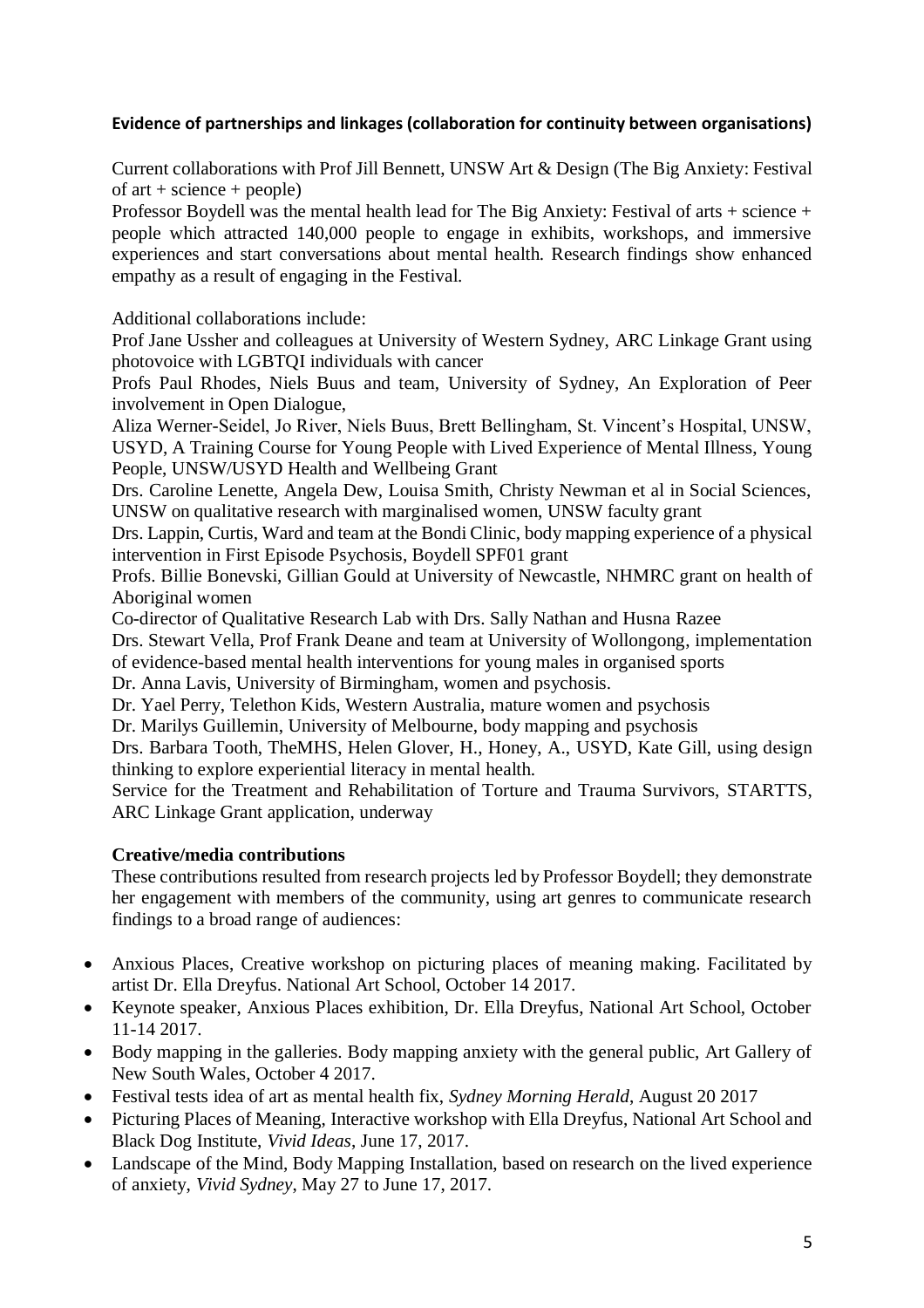- Keeping the Body in Mind: Body Mapping with Young People Experiencing Psychosis, Exhibit and knowledge dissemination event, *National Institute of Dramatic Art*, September 14, 2016.
- Body Mapping Anxiety, *Sydney Science Fest*, National Institute of Dramatic Art, August 13, 2016.
- Body Mapping Anxiety, *ABC 702, Radio*, Interviewed by James Valentine, August 11<sup>th</sup> 2016.
- The BIG Anxiety Project, *Vivid Ideas*, June 5 2016, Brains Trust, Museum of Contemporary Art, Sydney Australia.
- The BIG Anxiety Project, *Vivid Ideas*, June 2016. Interviewed by Sophie Bailey for *Tightrope* magazine.
- Hearing Voices: Using interpretive dance as a knowledge translation strategy. Short documentary, *Sandbox Films*, 2015.
- Performance of Hearing Voices: Interpretive Dance Project, Sheridan College, Oakville, May 6, 2015.
- Interviewed by *CBC Radio*, September 2013. Cannabis and psychosis project.

# **Verification and evaluation of the research effectiveness in achieving the goals of the investigation**

This category will be addressed via an example of Professor Boydell's work in use of body mapping with a range of research participants – young people experiencing first episode psychosis, young people experiencing depression and anxiety, members of the general public experiencing anxiety. The goals of the body mapping research were to involve research participants in sharing their lived experiences in a creative manner, drawing on visual and symbolic and to use the body maps as an innovative knowledge translation strategy to disseminate the research findings.

The work detailed below focuses on body mapping, an innovative arts-based research method –used as a knowledge translation strategy – in keeping with the Black Dog Institute model of integrated knowledge translation - for both the creation of new knowledge and the dissemination of research knowledge. Prof Boydell uses body mapping to explore the experience of a mental health issue, program/service or intervention. The research has had impact/influence on the following: implementation of a program or service in organisations/schools (e.g. body mapping at Centennial Park), capacity building via artistic skill development of research participants (e.g. research participant empowerment, self-esteem, reflection, facilitation of meaning-making and insight), academic impact in shifting understanding or advancing theory/knowledge in arts-based methodologies both within and across disciplines (e.g. systematic review, publications, presentations), media coverage (radio, print, see list above Creative/Media section), changes in attitudes, knowledge or behaviours in others, and development of new partnerships with artists from National Institute of Dramatic Art, community engagement of staff at Art Gallery of New South Wales, art curators and installation artists, community mental health clinics, and school personnel.

#### *Overview of the Work:*

#### Project 1

A. Knowledge Creation: Body mapping with Youth Experiencing Psychosis, SPF01 Funding (2016)

Using body mapping, Boydell and team recursively examined, reinterpreted, and represented the phenomena of interest – a physical health intervention for young people experiencing psychosis. Few researchers have explicitly connected the experiences and views about individual's physical health to the notion of embodiment. The aim of this research project was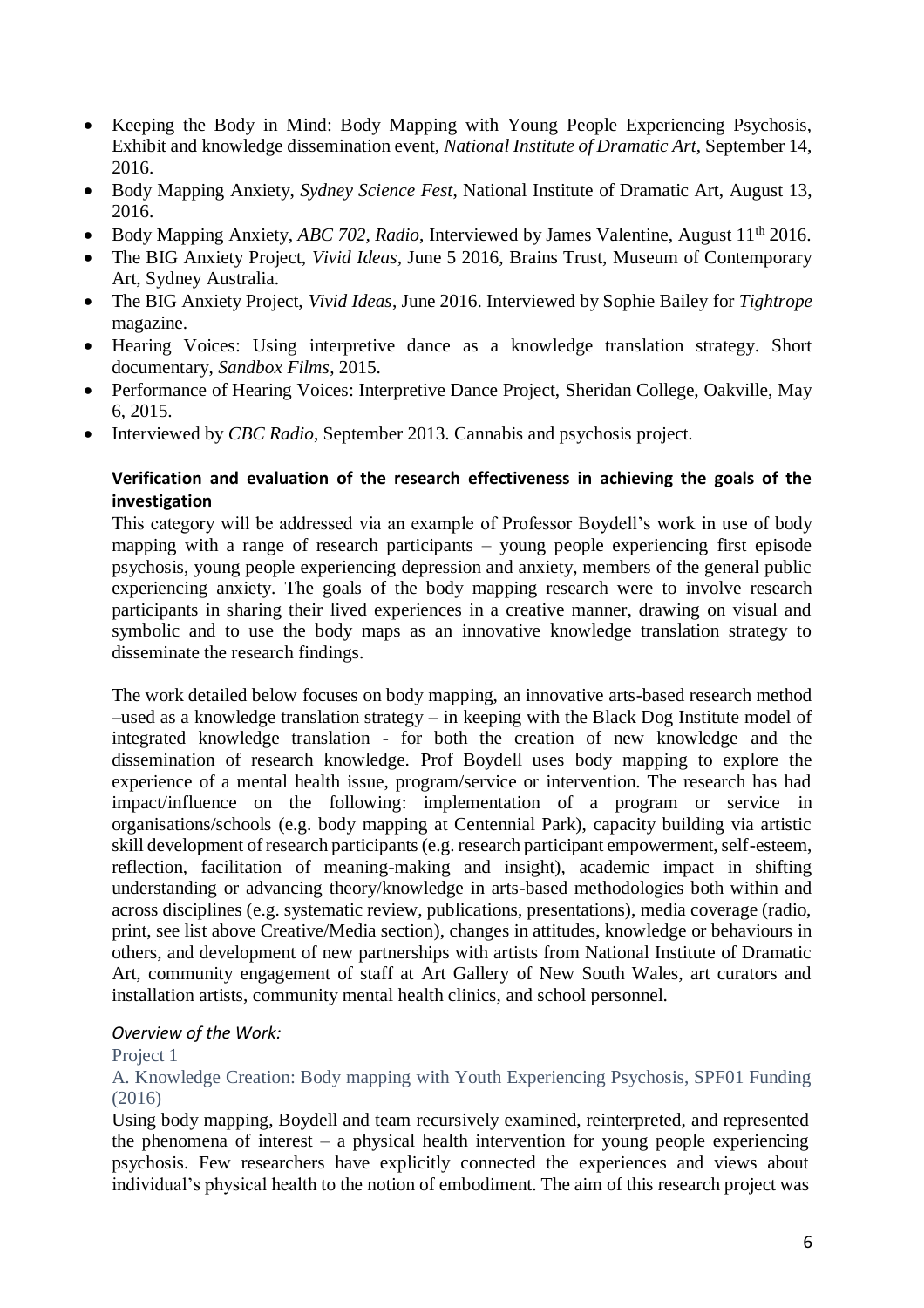to further explore the complexity of an intervention focused on physical health in a novel way, and make it accessible to the public by providing a context to discuss and explore these ideas. Partnership w Bondi Centre and SESLHD.

B. Knowledge Dissemination: Body Mapping Installation Partnership with National Institute of Dramatic Art (2016)

With co-curators Melissa Laird and Sofie Dieu-Grosjeans and the 20+ artist-practitioners who responded to an EOI to re-imagine/re-represent and respond to the body maps and testimonies. *Inspiring Australia* Funding. [http://www.niea.unsw.edu.au/events/big-anxiety-project-body](http://www.niea.unsw.edu.au/events/big-anxiety-project-body-mapping-workshop)[mapping-workshop](http://www.niea.unsw.edu.au/events/big-anxiety-project-body-mapping-workshop)

# Project 2

A. Knowledge Creation: Body Mapping Anxiety, General Public, Sydney Science Fest (2016) 50 members of the general public created body maps depicting their experiences of anxiety; what it feels like and what helps.

Partnership with Prof Jill Bennet and A/Prof George Khut, Art & Design, UNSW

B. Knowledge Dissemination: Landscape of the Mind, Body Mapping Anxiety Vivid 2017 Installation, Funding from Vivid 2017<https://www.landscapeofthemind.com.au/>

A second body mapping workshop was conducted with a subset of group A resulted in selection of a number of the maps to be etched onto acrylic slabs for the installation. Curated by Natalie Robinson and installation artists Amigo and Amigo. Vivid 2017 had 2.5 million visitors in attendance, with 326,000 attendees on opening weekend.

### Project 3

A. Starting with Art: Body Mapping Anxiety and Depression, Centennial Park School Partnership with Starting with Art Program at the Art Gallery of New South Wales, Partnership with AGNSW, Black Dog Education and Centennial Park School to involve young people aged 13 to 17 in body mapping their experiences of anxiety and depression.

Analysis currently underway (visual and textual analysis of the body maps and individual interviews).

# Project 4

A. Knowledge Creation: Body Mapping Anxiety, General Public, Art Gallery of New South Wales, The Big Anxiety – Festival of arts + science + people, October 2017

Partnership w Prof Marilys Guillemin, Dean, Population Health, U Melbourne and Prof Susan Cox, Head Maurice Young Centre for Ethics, University of British Columbia. Sixty members of the general public attended this event to engage in body mapping their experiences of anxiety.

<https://www.thebiganxiety.org/events/body-mapping-galleries/>

Boydell is currently editing a book on Body Mapping, Taylor and Francis Press.

# The above work had *Impact/Influence:*

These papers and presentations describe the positive impact that body mapping has had on research participants creating body maps depicting their experiences (anxiety, depression, psychosis). They also highlight the impact of disseminating empirical research using this artsbased method on mental health awareness, stigma reduction and the creation of a socially engaging space in which conversations about mental health issues can occur.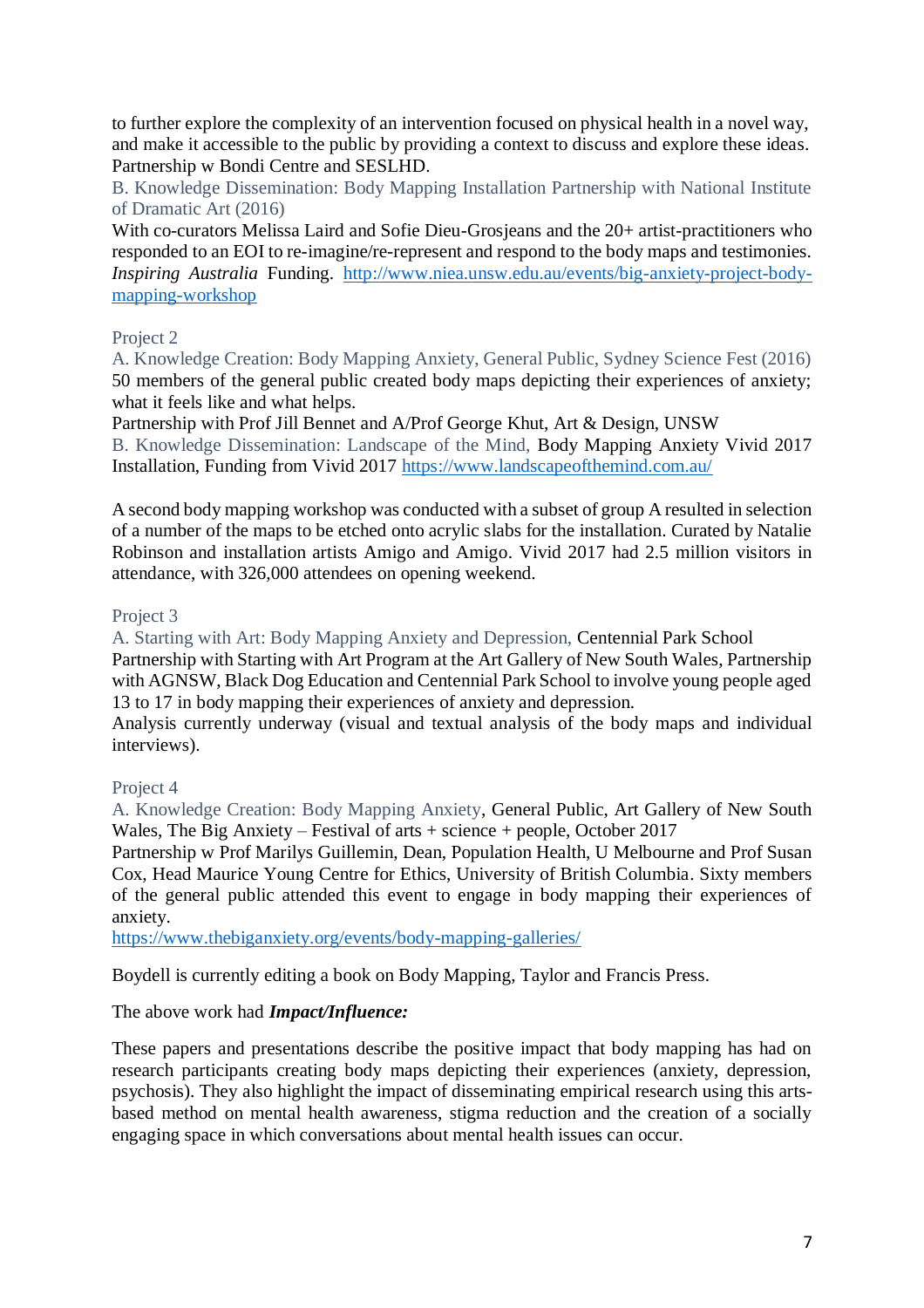*Papers:*

- **Boydell, K.M**., de Jager, A., Ball, J., Curtis, J., Lappin, J., Kalucy, M., Rosenbaum, S., Tewson, A., Vaughan, P., Ward, P., Watkins, A. (2018). Mapping a novel landscape for understanding physical and mental health: Arts-based research with youth experiencing psychosis, *Art/Research International.*
- Lenette, C., Botfield, J., **Boydell, K.M**., Haire, B., Newman, C.E., Zwi, A. (2018). Beyond compliance checking: A situated approach to visual research ethics, *Journal of Bioethical Inquiry.*
- **Boydell, K.M.,** Vaughan, P., Tewson, A. de Jager, A. (2018). Impact of disseminating body mapping research on early psychosis to the general public: Increasing awareness and decreasing stigma, (manuscript under preparation).
- Larsen, M., Vaughan, P., Bennett, J., **Boydell, K.M.** (2018, in press). The BIG Anxiety project: Visually exploring public experiences and attitudes to anxiety. *Journal of Applied Arts & Health.*
- **Boydell, K.M.** and Belliveau, G. (2017). Situated **methodologies:** A critical inquiry into artbased research methodologies. *Journal of Applied Arts & Health.* 8(2):135-139.
- De Jager, A., Tewson, A., Ludlow, B. and **Boydell, K.M.** (2016). Embodied ways of storying the self: A systematic review of body mapping. *Forum Qualitative Sozialforchung/Forum: Qualitative Social Research.* [http://nbn](http://nbn-resolving.de/urn:nbn:de:0114-fqs1602225)[resolving.de/urn:nbn:de:0114-fqs1602225](http://nbn-resolving.de/urn:nbn:de:0114-fqs1602225)
- **Boydell, K.M.**, Curtis, J., de Jager, A., Kalucy, M., Khut, G., Lappin, J., ... and Watkins, A. (2016, October). Keeping the Body in Mind over Time: Mapping Experiences of Young People with Psychosis. In *Early Intervention in Psychiatry* (Vol. 10, pp. 107-107).

#### *Presentations:*

- **Boydell, K.M.** (2018). The power of the arts in communicating mental health experiences. Plenary Talk, Central Coast Council, Gosford, New South Wales.
- **Boydell, K.M.** Knowledge translation of research in mental health, Society for Mental Health Research, Canberra, Australia, December 5 2017.
- **Boydell, K.M.** Using innovative methods to translate sociological research. Plenary address, The Australian Sociological Association, Health Day, Sydney, Australia, October 13 2017.
- **Boydell, K.**M. and Nathan, S. Invited workshop presenters and conveners, Seeking justice through qualitative methodology, The Australian Sociological Association, Health Day, Sydney, Australia, October 13 2017.
- **Boydell, K.M.** Knowledge Translation and Translational Research: What's in a Name? Workshop presentation, Black Dog Institute, September 12 2017.
- **Boydell, K.M. A**rts-based knowledge translation: State of the art. Webinar presentation, KT Australia, April 20, 2017.
- **Boydell, K.M.** Using the arts in the research process: A transformative approach to knowledge translation. Paper presented to the centre for Social Research, University of New South Wales, December 7, 2016.
- **Boydell, K.M.** Thinking about translating what we do: Reducing the research to practice gap. Workshop presented to the Centre for Research Excellence in Suicide Prevention, Sydney, November 29, 2016.
- **Boydell, K.M.,** Curtis, J., de Jager, A., Ball, J., Kalucy, M., Khut, G., Lappin, J., Rosenbaum, S., Tewson, A., Ward, P., Watkins, A. Keeping the body in mind over time: Body mapping experiences of young people experiencing psychosis. Paper presented at Society for Mental Health Research, University of Sydney, December 9, 2016.
- **Boydell, K.M**. Innovation knowledge translation in mental health. Invited seminar, Centre for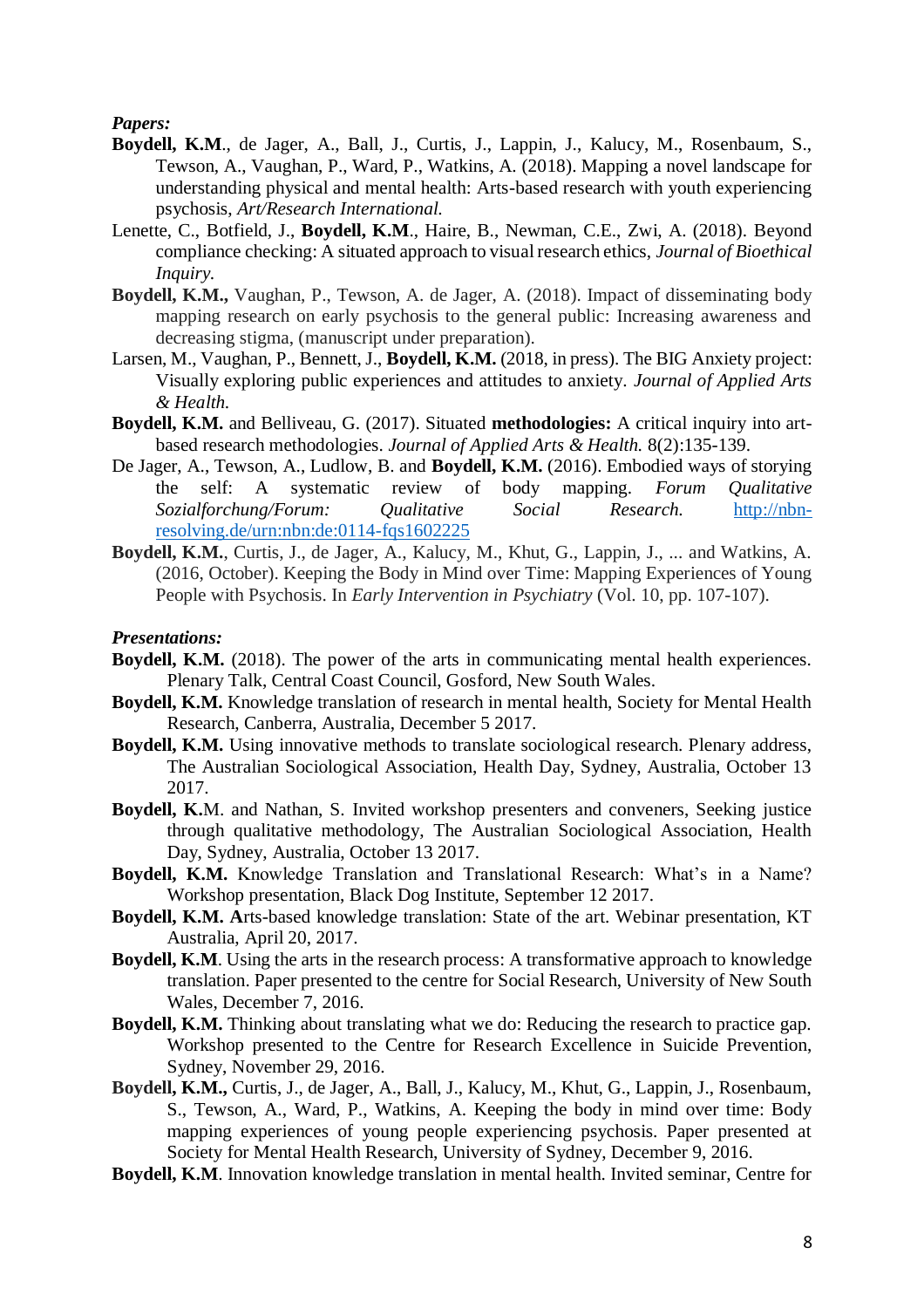Social Research in Health, UNSW, December 7, 2017. <https://csrh.arts.unsw.edu.au/event/seminar-katherine-boydell/>

- **Boydell, K.M.,** Curtis, J., de Jager, A., Kalucy, M., Khut, G., Lappin, J., Rosenbaum, S., Ward, P., Watkins, A. Keeping the body in mind over time: Body mapping experiences of young people experiencing psychosis. Paper presented at International Early Psychosis Association Meeting, Milan, Italy, October 22, 2016.
- **Boydell, K.M**., Curtis, J., de Jager, A., Kalucy, M., Khut, G., Lappin, J., Rosenbaum, S., Ward, P., Watkins, A. Keeping the body in mind over time: Body mapping experiences of young people experiencing psychosis. Black Dog Institute and National Institute of Dramatic Arts Installation Event, September 14, 2016.
- **Boydell, K.M.,** Curtis, J., de Jager, A., Kalucy, M., Khut, G., Lappin, J., Rosenbaum, S., Ward, P., Watkins, A. Keeping the body in mind over time: Body mapping experiences of young people experiencing psychosis. Paper presented at The Mental Health Services Conference (TheMHS), Auckland, NZ, August 25, 2016.
- **Boydell, K.M**. How can art influence change in the lives of individuals with mental illness? Vivid Ideas, Art Gallery of New South Wales, Sydney, Australia, May 28, 2016.
- **Boydell, K.M.** An overview of what the arts can 'do' in research. Sydney Narrative Research Group, Sydney, Australia, May 2016.
- **Boydell, K.M.** Arts-based knowledge translation: Performative, visual and literary strategies of creation and dissemination. Values Ethics and the Law in Medicine, University of Sydney, September 2015.
- **Boydell, K.M.** The 'art' of knowledge translation: New methods of creating and sharing research. Art & Design, University of New South Wales, September 2015.

# *Media:*

ABC 702 Radio Interview w James Valentine (2016) [http://www.abc.net.au/news/2016-08-](http://www.abc.net.au/news/2016-08-11/body-mapping-anxiety-for-science-week/7715996) [11/body-mapping-anxiety-for-science-week/7715996](http://www.abc.net.au/news/2016-08-11/body-mapping-anxiety-for-science-week/7715996)

ABC Radio, Amanda Hoh, [http://www.abc.net.au/news/2016-08-11/body-mapping-anxiety](http://www.abc.net.au/news/2016-08-11/body-mapping-anxiety-for-science-week/7715996)[for-science-week/7715996](http://www.abc.net.au/news/2016-08-11/body-mapping-anxiety-for-science-week/7715996)

ABC newspaper (2016) [http://www.abc.net.au/news/2016-08-11/body-map-science](http://www.abc.net.au/news/2016-08-11/body-map-science-week/7711188)[week/7711188](http://www.abc.net.au/news/2016-08-11/body-map-science-week/7711188)

ABC Television (2017), May 19 2017.

Inspiring Australia Newsletter<https://inspiringnsw.org.au/2017/06/21/landscape-of-the-mind/> YouTube (2017)<https://www.youtube.com/watch?v=qb0ybTbIsIw>

ArtLink Magazine (2017)<https://www.artlink.com.au/>

# *Audience Quotes (general public), BDI-NIDA Exhibition, September 2016:*

*"The artwork made the subjective experience of psychosis much more accessible to me. The body maps provided a clear visual link between the mind and the body. The exhibit showed me the importance of relationships for people experiencing psychosis."*

*"I thought the exhibition was fantastic. I am really excited to see that the Black Dog Institute are considering a more holistic approach to intervention for psychosis in young people."*

*"The artworks were interesting, thought-provoking and a fantastic way to gain perspective of the experiences of those individuals, it also raised awareness and lowered stigma regarding psychosis."*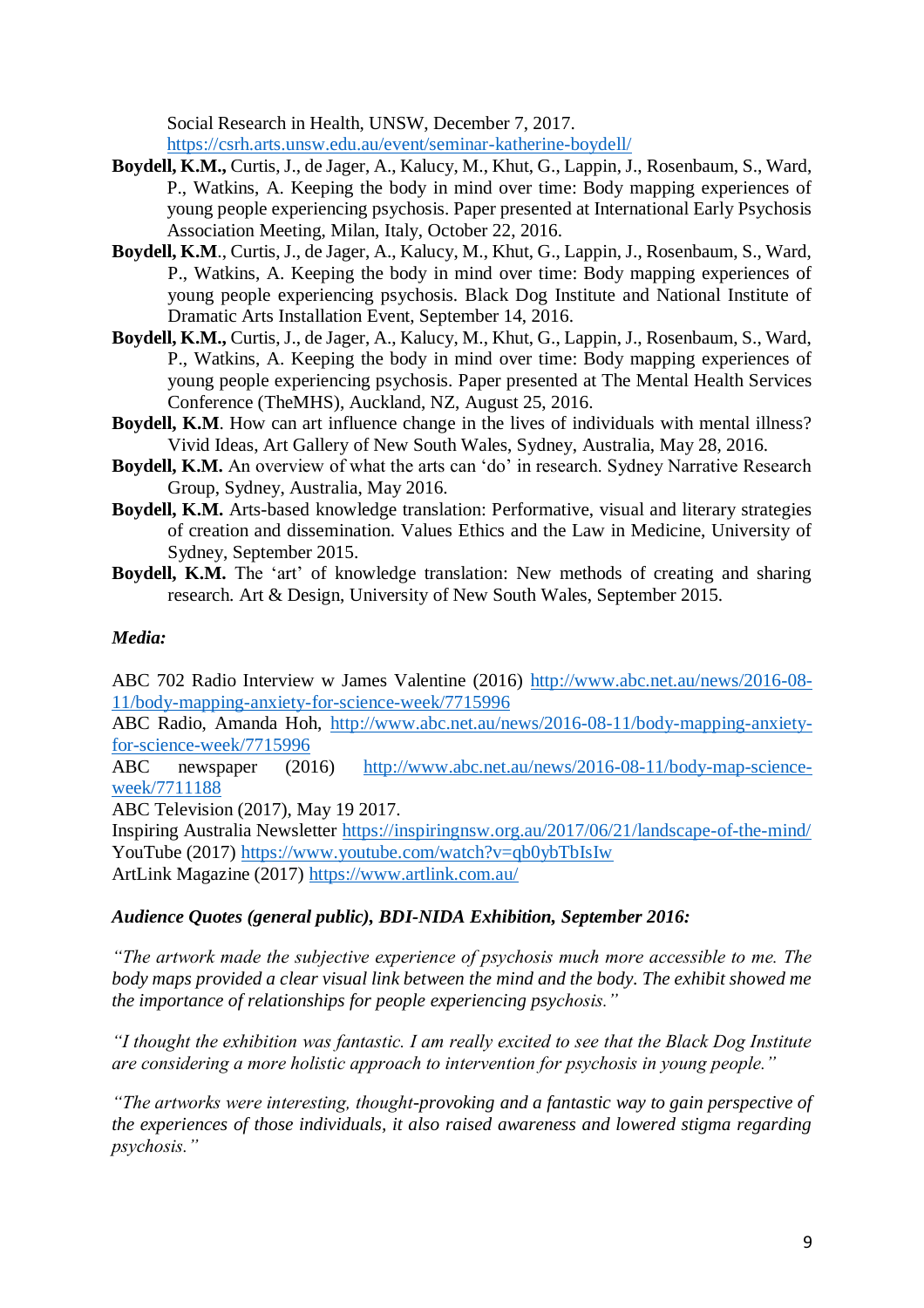# **Conclusion (1/2 page)**

Professor Boydell's program of research is cutting–edge and innovative, focused on creating and disseminating empirical mental health research to a wide range of audiences and evaluating the impact of doing so. Her research has demonstrated the positive impact of having research participants share their lived experience of an illness, an intervention or a social context in ways that go beyond the text to incorporate embodied visual and symbolic methods.

Professor Boydell's program of research reflects Tom Trauer's values by contributing to mental health service improvement, demonstrating research excellence, collaboration and partnership, and involving mental health consumers in a meaningful way in the research and knowledge translation process.

# **Referees**

Removed for Privacy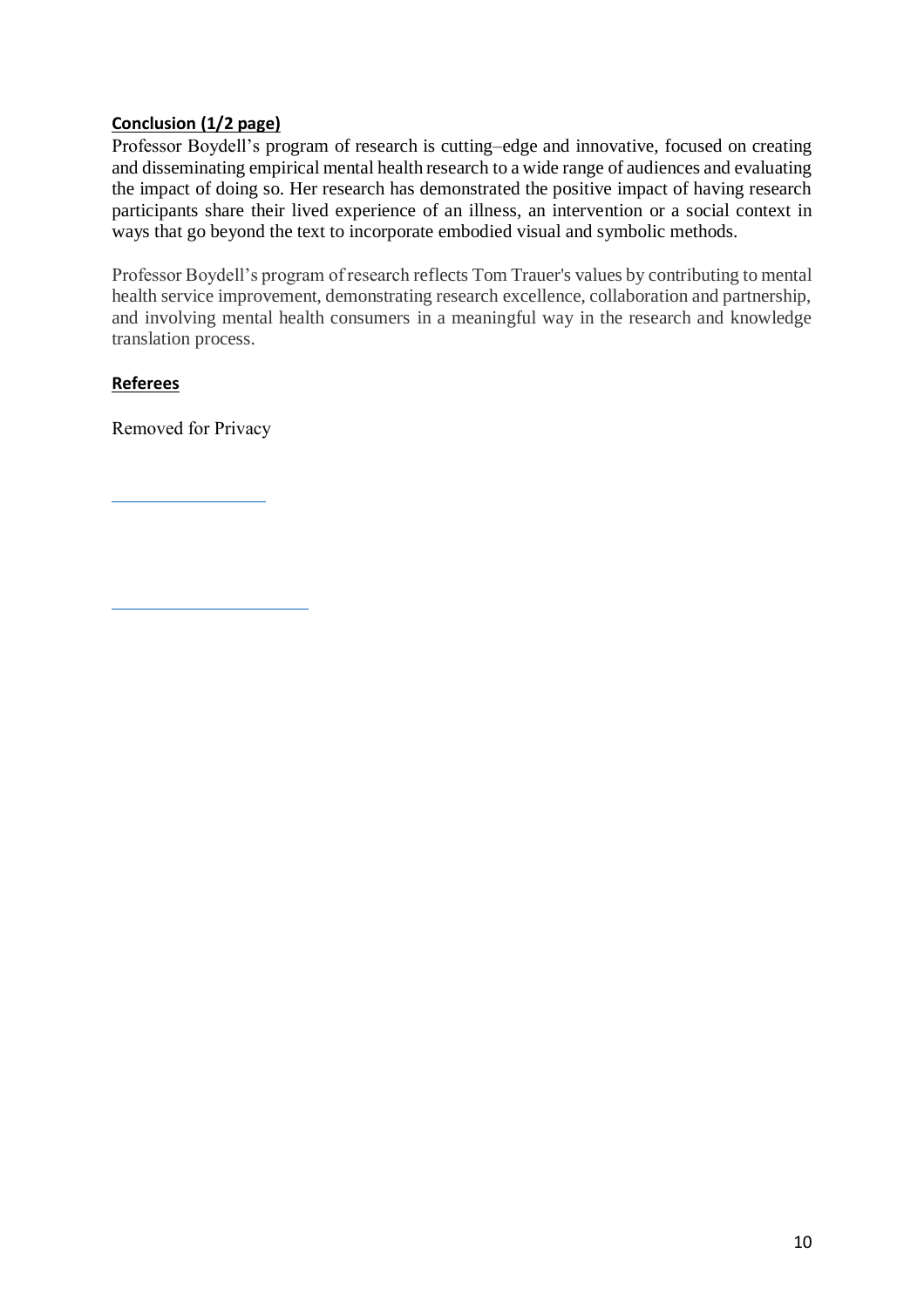# **Appendix of Support Material (8 pages)**

### **Peer-reviewed publications:**

- 1. Vella, S.A., Swann, C., Batterham, M., **Boydell, K.M**., et al. (2018, in press). Ahead of the Game Protocol: A multi-component, community sport-based program targeting prevention, promotion, early intervention for mental health among adolescent males. *BMC Public Health.*
- 2. Malachowski, C., **Boydell, K.M.** and Kirsh, B. (2018, in press). The social organization of workplace mental health. *International Journal of Sociology and Social Policy.*
- 3. Bellingham, B., Buus, N., McCloughen, A., Schweizer, R., Peetz, A., **Boydell, K.M**., Mikes-Liu, K., River, J. (2018). Peer work in Open Dialogue: a discussion paper. *International Journal of Mental Health Nursing.*
- 4. Larsen, M., Vaughan, P., Bennett, J., **Boydell, K.M.** (2018, in press). The BIG Anxiety project: Visually exploring public experiences and attitudes to anxiety. *J Applied Arts & Health.*
- 5. Lenette, C., Botfield, J., **Boydell, K.M**., Haire, B., Newman, C.E., Zwi, A. (2018). Beyond compliance checking: A situated approach to visual research ethics, *J Bioethical Inquiry.*
- 6. **Boydell, K.M.,** Gladstone, B.M., Stasiulis, E., Nodin, S. and Cheng, C. (2018). Co-producing narratives on access to care in rural communities: Using digital storytelling to foster social inclusion of young people experiencing psychosis. *Studies in Social Justice.* 11(2), 298-304.
- 7. Stasiulis, E., Gladstone, B.M., **Boydell, K.M.,** O'Brien, C., Pope, E., Laxer, R. (2018). Children with Facial Morphea Managing Everyday Life: A Qualitative Study. *British Journal of Dermatology.* doi: 10.1111/bjd.16449. [Epub ahead of print]
- 8. de Jager, A., Tewson, A., Vaughan, P., Fogarty, A. and **Boydell, K.M.** (2017) Digital storytelling in research: A systematic review. *The Qualitative Report.* 22(10)<http://nsuworks.nova.edu/tqr/vol22/iss10/3/>
- 9. Adams, S., Nicholas, D., Mahant, S., Weiser, N., **Boydell, K.M**., Cohen, E. (2017). An exploration of care mapping among families of children with medical complexity (CMC). *Developmental Medicine and Child Neurology*. MacKeith Press doi:10.1111/dmcn.13576
- 10. **Boydell, K.M.** and Belliveau, G. (2017). Situated **methodologies:** A critical inquiry into art-based research methodologies. *Journal of Applied Arts & Health.* 8(2):135-139.
- 11. **Boydell, K.M.,** Hodgins, M.J., Gladstone, B.M., Stasiulis, E. (2017). Ineffable knowledge: Tensions (and solutions) in art-based research representation and dissemination. *J Applied Arts & Health.* 8(3): 193-207.
- 12. Nicolopoulos, A., Shand, F., **Boydell, K.M.,** and Christensen, H. (2017). Why Suicide? Reasons for Suicide Attempt as Self-Reported by Youth: A Systematic Evaluation of Qualitative Studies. *Adolescent Research Review*, Published online September 12 2017.
- 13. **Chahal, N.**, Rush, J., Manlhiot, C., **Boydell, K.M.,** Jelen, A. and McCrindle, B. (2017). Dyslipidemia management in overweight/obese adolescents: A mixed-methods clinical trial of motivational interviewing. *Sage Open Medicine*, 5, 2050312117707152.
- 14. Dew, A. and **Boydell, K.M.** (2017). Knowledge Translation: Bridging the disability research-to-practice gap. *Research and Practice in Intellectual and Developmental Disabilities,* ISSN: 2329-7018 (Print) 2329- 7026 (Online) journal homepage
- 15. **Boydell, K.M**., Dew, A., Hodgins, M., Bundy, A. Gallego, G., Iljadica, A., Lincoln, M., Pignatiello, A., Teshima, J. and Willis, D. (2017). How can researchers and policy makers work together? Deliberative dialogues in Canada and Australia. *Journal of Disability Policy Studies.* First published May 9 2017, 10.1177/1044207317694840.
- 16. Nicholas, J., Fogarty, A., **Boydell, K.M.** and Christensen, H. (2017). The reviews are in: A qualitative content analysis of consumer perspectives on apps for bipolar disorder. *Journal of Medical Internet Research*, 19(4): April.
- 17. **Boydell, K.M.**, Solimine, C. and Jackson, S. (2017). Performative dance and the ethics of embodying difficult experiences. *Ethics for visual research: Theory, methodology and practice.*
- 18. Nicholas, J., **Boydell, K.M.,** & Christensen, H. (2017). Beyond symptom monitoring: Consumer needs for bipolar disorder self-management using smartphones. *European Psych, 44*, 210-216.
- 19. Chahal, N.*,* Jelen, A., Rush, J., Manlhiot, C., **Boydell, K.M**., Sananes, R., McCrindle, B. (2017). Kawasaki disease with coronary artery aneurysms: Psychosocial impact on parents and children. *Journal of Paediatric Health Care.* DOI: [10.1016/j.pedhc.2016.11.007](http://dx.doi.org/10.1016/j.pedhc.2016.11.007)
- 20. Nicholas, J., **Boydell, K.M.**, and Christensen, H. (2017). Self-management in young adults with bipolar disorder: Strategies and challenges. *Journal of Affective Disorders*.
- 21. Angelini, P., **Boydell, K.M.,** Breakey, V., Kurkure, P.A., Muckaden, M.A., Eric Bouffet, E. and Arora, B.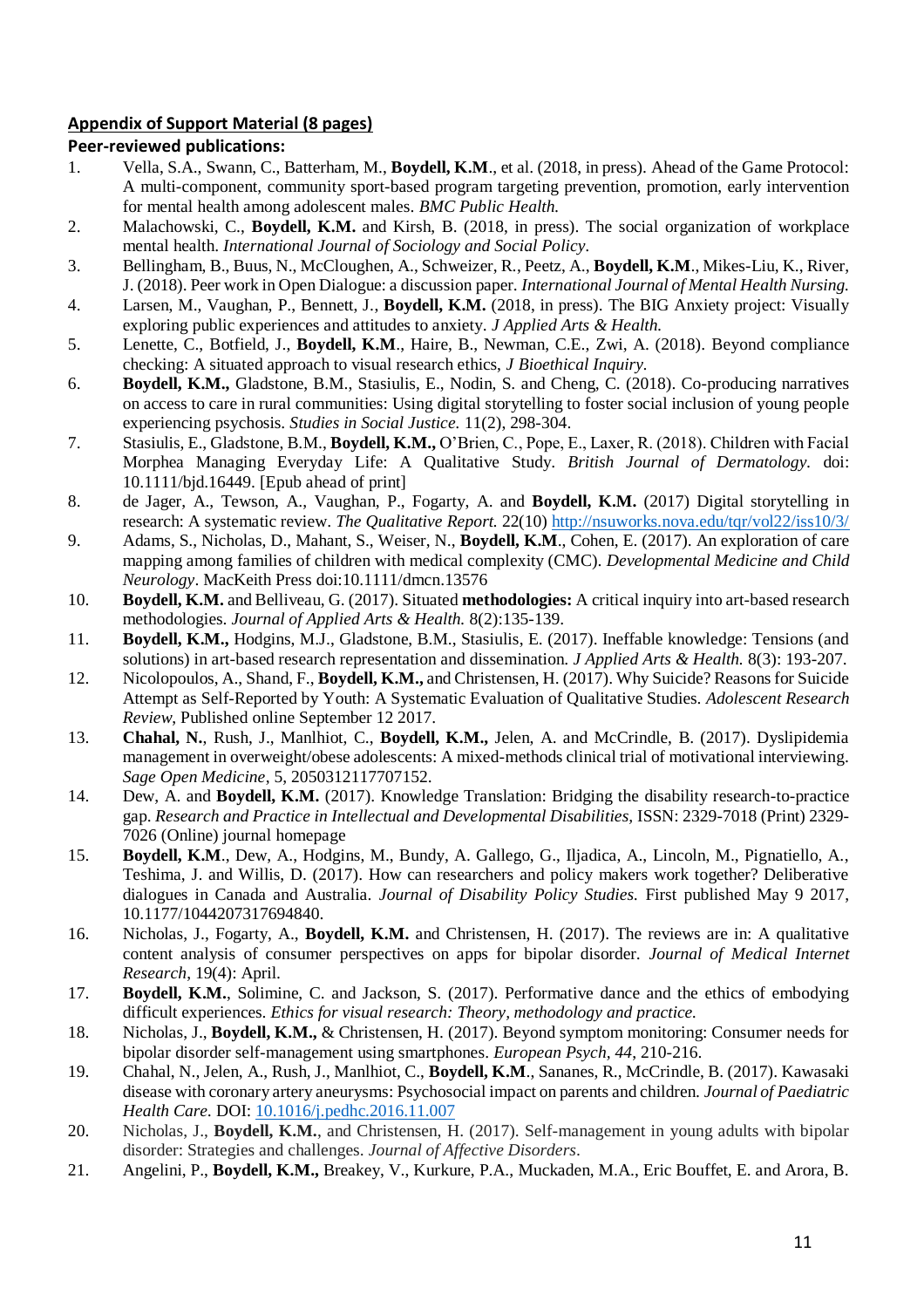(2016). Pain management and opioids use in paediatric oncology in India: a qualitative approach. *J Global Oncology.* jgo.ascopubs.org

- 22. Gupta, A.A., Donen, R.M., Sung, L. **Boydell, K.M**., Lo, K.C., Stephens, D., Pritchard, S., Portwine, C., Maloney, A.M. and Lorenzo, A.J. (2016). Investigational fertility preservation interventions in pre-pubertal boys with cancer: Identifying practitioner, parent and survivor willingness to accept risk and non-disclosure tensions. *Journal of Clinical Oncology.*
- 23. Malachowski, C., Sawchuk, P., **Boydell, K.M**. and Kirsh, B. (2016). The Social Organization of Workplace Mental Health: Local and Translocal Ruling Relations. *International Journal of Qualitative Methods,* 15(1): 2455 Teller Rd., Thousand Oaks, CA 91320 USA: Sage Pub Inc.
- 24. **Boydell, K.M.** and Pignatiello, A. (2016). Editorial: Special series on the use of technology in the delivery of child and youth mental health services and supports. *J Can Acad Child Adolesc Psychiatry*, 25:2.
- 25. Cox, S.M. and **Boydell, K.M.** (2016). Ethical issues in arts-based health research. Chapter 11, Pp. 83-91, In *Creative Arts in Public Health: International Perspectives*, edited by Camic, P. and Wilson, L., London, UK: Oxford University Press.
- 26. De Jager, A., Tewson, A., Ludlow, B. and **Boydell, K.M.** (2016). Embodied ways of storying the self: A systematic review of body mapping. *Forum Qualitative Sozialforchung/Forum: Qualitative Social Research.* <http://nbn-resolving.de/urn:nbn:de:0114-fqs1602225>
- 27. Malachowski, C., Sawchuk, P., **Boydell, K.M**. and Kirsh, B. (2016). The 'Work' of Workplace Mental Health: An Institutional Ethnography, *Society and Mental Health.* 6(3): 207-222
- 28. Gupta, A.A., Donen, R., [http://www.pubfacts.com/author/Lillian+SungS](http://www.pubfacts.com/author/Lillian+Sung)ung, L., Boydell, K.M., Lo, K., Stephens, D., Pritchard, S., Portwine, C., Maloney, A.M., Lorenzo, A.J. (2016). Testicular biopsy for fertility preservation in prepubertal boys with cancer: Identifying preferences for procedure and reactions to disclosure practices. *J Urology*, 196(1): 219-224.
- 29. Nicholas, J., **Boydell, K.M.** and Christensen, H. (2016). mHealth in psychiatry: Time for methodological change. *Evidence-Based Mental Health*. Published online April 4, 2016 <http://ebmh.bmj.com/content/early/2016/04/04/eb-2015-102278>
- 30. Yassi, A., Lockhart, K., Fels, L. and **Boydell, K.M**. (2016). Ethics in Community-University-Artist Partnered Research: Tensions, Contradictions and Gaps Identified Mid-Way in a 5-year Multi-Institutional 'Arts for Social Change' Project. *J of Acad Ethics.* DOI 10.1007/s10805-016-9257-7
- 31. **Boydell, K.M.,** Hodgins, M., Gladstone, B.M., Stasiulis, E., Belliveau, G., Cheu, H., Kontos, P. and Parsons, J. (2016). Arts-based health research and academic legitimacy: Transcending hegemonic conventions. *Qualitative Research.* 1-20 DOI: 10.1177/1468794116630040
- 32. **Boydell, K.M.,** Solimine, C. and Jackson, S. (2015). Visual embodiment of psychosis: Ethical concerns when performing difficult experiences. *Visual Methodologies.* 3(2):43-52.
- 33. Baker, N., Willinsky, C. and **Boydell, K.M.** (2015). Just say know: Creatively engaging young people to explore the link between cannabis use and psychosis in order to promote informed decision-making about substance use. (Invited paper). *World Cult Psychiatr Res Rev.* 201-20.
- 34. Teshima, J., Hodgins, M., Pignatiello, T. and **Boydell, K.M.** (2015). Resident evaluation of a required telepsychiatry clinical experience. *Academic Psychiatry*. 40(2):348-352.
- 35. Chahal, N., Rush, J., **Boydell, K.M.,** Kovacs, A., Jelen, A. and McCrindle, B. (2015). Motivational interviewing: A conceptual framework for behaviour modification in adolescents. *J Nurse Practitioners.*
- 36. Malachowski, C., Sawchuk, P., **Boydell, K.M**. and Kirsh, B. (2015). Organizational Culture Shock: Ethnographic Fieldwork Strategies for the Novice Health Science Researcher. *Forum Qualitative Sozialforchung/Forum: Qualitative Social Research*.
- 37. **Boydell, K.M.**, Hodgins, M., Pignatiello, A., Teshima, J., Edwards, H. and Willis, D. (2014). Using technology to deliver mental health services to children and youth: A scoping review. *Canadian Journal of Child and Adolescent Psychiatry*. 23(2):87-99.
- 38. Volpe, T., **Boydell, K.M.**, Pignatiello, A. (2014). Mental health services for Nunavut children and youth: Evaluating a telepsychiatry pilot project. *J Rural and Remote Health.* 14:2673.
- 39. Hodgins, M. and **Boydell, K.M.** (2014). Interrogating ourselves: Reflections on arts-based health research. *Qualitative Social Research*. 15(1), Art. 10
- 40. Gladstone, B.M., McKeever, P., Seeman, M. and **Boydell, K.M.** (2014). Analysis of a support group for children of parents with mental illnesses: The art of managing dramaturgically stressful situations. *Qualitative Health Research*. 1049732314528068.
- 41. Beck, C., **Boydell, K.M.,** Stasiulis, E., et al. (2014). Shared decision making in the management of children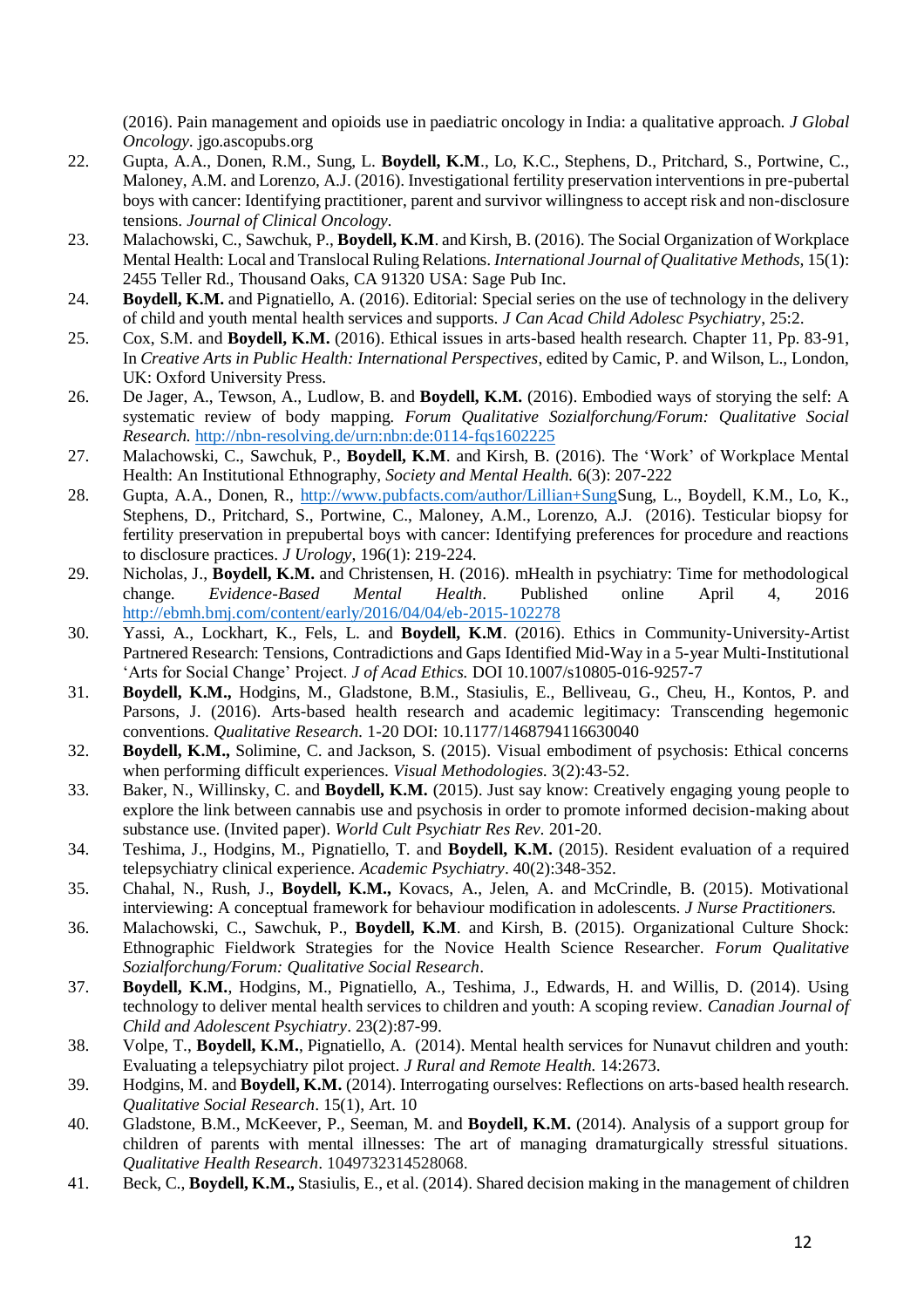with newly diagnosed immune thrombocytopenia. *J Pediatric Hematology Oncology.* [www.jpho](http://www.jpho-online.com/)[online.com](http://www.jpho-online.com/)

- 42. Volpe, T., **Boydell, K.M.**, Pignatiello, A. (2013). Choosing a career in child and adolescent psychiatry: What factors influence medical students. *Canadian Academy of Child and Adolescent Psychiatry*. 22(4):260-267.
- 43. Rosenberg-Yunger, Z.R.S., Klassen, A., Amin, L., Granek, L., D'Agostino, N., **Boydell, K.M.,** Greenberg, M.L. Barr, R. and Nathan, P.C. (2013). Barriers and facilitators of transition from pediatric to adult longterm follow-up care in childhood cancer survivors. *Journal of Adolescent and Young Adult Oncology.*  2(3):104-111.
- 44. Volpe, T., **Boydell, K.M**. and Pignatiello, A. (2013). Attracting child psychiatrists to a televideo consultation service: The TeleLink experience. *Int J of Telemedicine and Applications.* Article ID 146858, 8 pages http://dx.doi.org/10.1155/2013/146858
- 45. **Boydell, K.M**., Volpe, T., Gladstone, B.M., Stasiulis, E. and Addington, J. (2013). Youth at ultra-high risk for developing psychosis: Using the revised network episode model to examine pathways to mental health care. *Early Intervention in Psychiatry*. 7(2):170-186.
- 46. **Boydell, K.M**., Zlotnik-Shaul, R., D'Agincourt-Canning, L. Simpson, C., Czoli, C., Da Silva, M., Rashkovan, N. and Vanin, S. (2013). Paediatric physician-researchers: Coping with tensions in dual accountability. *Narrative Inquiry in Bioethics*. 2(3): 213-231.
- 47. Archie, S., **Boydell, K.M**., Stasiulis, E., Volpe, T. and Gladstone, B. (2013). Reflections of young people who have had a first episode of psychosis: What attracted them to use alcohol and illicit drugs? *Early Intervention in Psychiatry*. 7(2):193-199.
- 48. [Granek,](https://www.researchgate.net/researcher/59179808_Leeat_Granek/) L., [Nathan,](https://www.researchgate.net/researcher/38270208_Paul_C_Nathan/) P.C., [Rosenberg-Yunger,](https://www.researchgate.net/researcher/75481115_Zahava_R_S_Rosenberg-Yunger/) Z.R.S., [D'Agostino,](https://www.researchgate.net/researcher/75512024_Norma_DAgostino/) N., [Amin,](https://www.researchgate.net/researcher/75478451_Leila_Amin/) L., [Barr,](https://www.researchgate.net/researcher/75520302_Ronald_D_Barr/) R.D., [Greenberg,](https://www.researchgate.net/researcher/12668904_Mark_L_Greenberg/) M.L., [Hodgson,](https://www.researchgate.net/researcher/75500707_David_Hodgson/) D., **Boydell, K.M.** and [Klassen,](https://www.researchgate.net/researcher/39747911_Anne_F_Klassen/) A.F. (2012). [Psychological factors impacting transition](https://www.researchgate.net/publication/224870715_Psychological_factors_impacting_transition_from_paediatric_to_adult_care_by_childhood_cancer_survivors?ev=prf_pub)  [from paediatric to adult care by childhood cancer survivors.](https://www.researchgate.net/publication/224870715_Psychological_factors_impacting_transition_from_paediatric_to_adult_care_by_childhood_cancer_survivors?ev=prf_pub) *Journal of Cancer Survivorship*. 6(3):260-9.
- 49. Diorio, C., Tomlinson, D., **Boydell, K.M.**, Regier, D.A., Ethier, M.C., Alli, A., Alexander, S., Gassas, A., Taylor, J., Kellow, C., Mills, D., Sung, L. (2012). [Attitudes toward infection prophylaxis in pediatric](http://www.ncbi.nlm.nih.gov/pubmed/23112849)  [oncology: a qualitative approach.](http://www.ncbi.nlm.nih.gov/pubmed/23112849) *PLoS One*. 7(10):e47815.
- 50. Regier, D.A., Diorio, C., Ethier, M.C., Alli, A., Alexander, S., **Boydell, K.M.**, Gassas, A., Taylor J., Kellow, C., Mills, D. and Sung, L. (2012). [Discrete choice experiment to evaluate factors that influence](http://www.ncbi.nlm.nih.gov/pubmed/23082169)  [preferences for antibiotic prophylaxis in pediatric oncology.](http://www.ncbi.nlm.nih.gov/pubmed/23082169) *PLoS One*. 7(10).
- 51. Ungar WJ, **Boydell K,** Dell S, Feldman BM, Marshall D, Willan A, Wright J. (2012). A parent-child dyad approach to the assessment of health status and health-related quality of life in children with asthma. *PharmacoEconomics*. 30(8):697-712.
- 52. **Boydell, K.M**., Volpe, T., Cox, S., Katz, A., Dow, R., Brunger, F., Parsons, J., Belliveau, G., Gladstone, B.M., Zlotnik Shaul, R., Cook, S., Kamensek, O., Lafreniere, D. and Wong, L. (2012). Ethical challenges in arts-based health research*. International Journal of the Creative Arts in Interprofessional Practice*. Spring Suppl Issue. 11.
- 53. Gladstone, B.M., Volpe, T., Stasiulis, E. and **Boydell, K.M.** (2012). Judging quality in arts-based health research: The case of the ugly baby. *International Journal of the Creative Arts in Interprofessional Practice*. Spring Supplementary Issue. Issue 11.
- 54. **Boydell, K.M**., Gladstone, B.M., Volpe, T., Allemang, B. and Stasiulis, E. (2012). The production and dissemination of knowledge: A scoping review of arts-based health research. *Forum Qualitative Sozialforchung/Forum: Qualitative Social Research*. 13(1), Art. 32.
- 55. Parsons, J. and **Boydell, K.M.** (2012). Arts-based research and knowledge translation: some key concerns for health care professionals. *Journal of Interprofessional Care*. 26(3):170-2.
- 56. Romano, D., McCay, E. and **Boydell, K.M**. (2012). The use of photographed objects in understanding the process of recovery from a first episode of schizophrenia. *Arts and Health.* vol. 4, no. 1, pp. 70-82.
- 57. Tillezcek, K., Ferguson, B., Roth Edney, D., Rummens, A., **Boydell, K.M.**, Mueller, M. (2011). A contemporary study with early school leavers: Pathways and social processes of leaving high school. *Canadian Journal of Family and Youth*. 3(1):1-39.
- 58. Gladstone, B. M., **Boydell, K.M**., Seeman, M. V. and McKeever, P. D. (2011), Children's experiences of parental mental illness: a literature review. *Early Intervention in Psychiatry*, 5: 271–289.
- 59. Czoli, C., Da Silva, M., Zlotnik-Shaul, R., D'Agincourt-Canning, L. Simpson, C., **Boydell, K.M.,** et al. (2011). Accountability and pediatric physician-researchers: Are theoretical models compatible with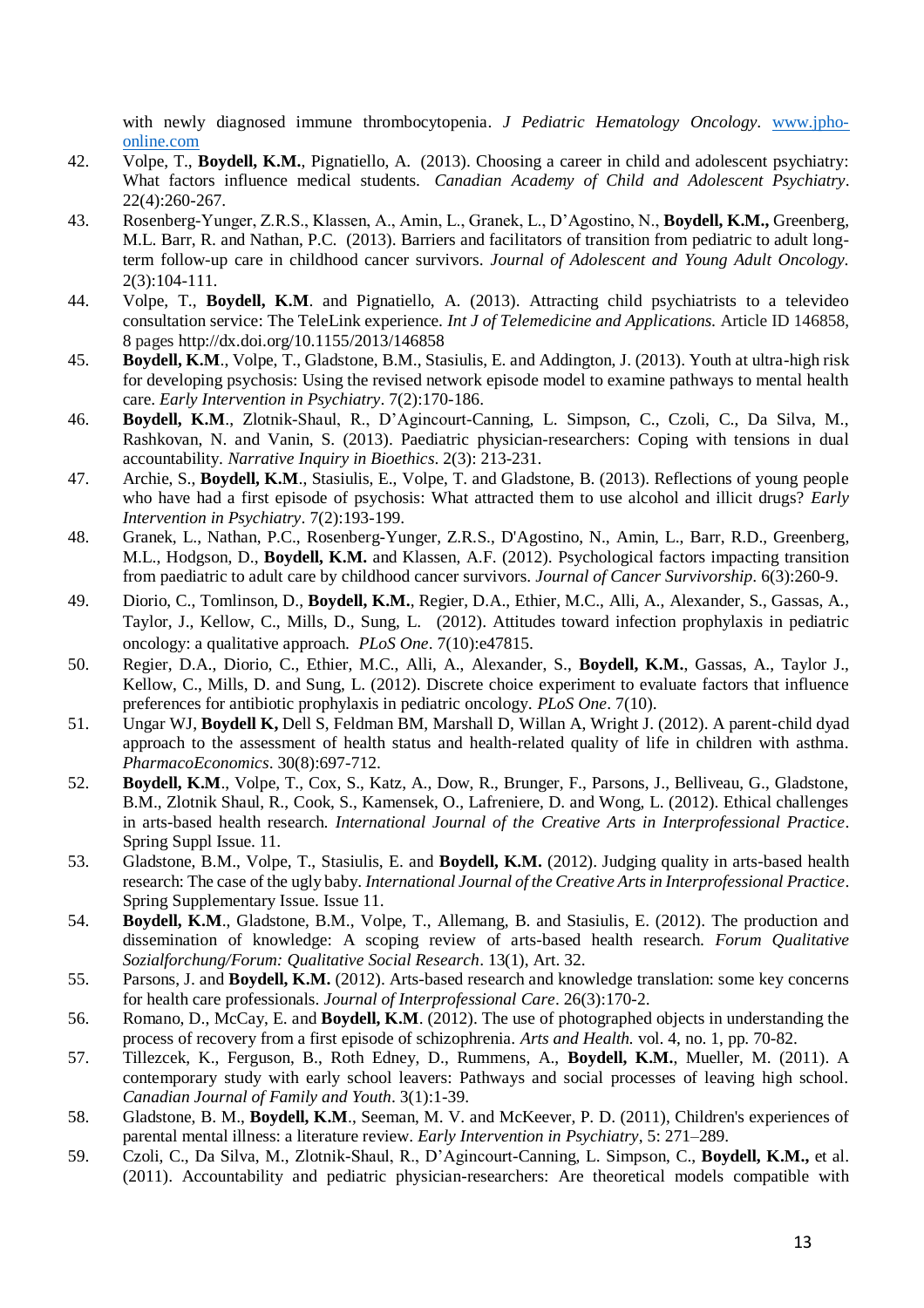Canadian lived experience? Philosophy, Ethics, and Humanities in Medicine. 6(15).

- 60. Diorio, C., Martino, J., **Boydell, K.M**., Ethier, M., Mayo, C., Wing, R., Teuffel, O., Tomlinson, D. and Sung, L. (2011). Parental perspectives on inpatient versus outpatient management of pediatric febrile neutropenia. *Journal of Pediatric Oncology Nursing.* 28(6): 355-362.
- 61. Pignatiello, A., **Boydell, K.M.,** Teshima, J., Volpe, T., Braunberger, P. and Minden, D. (2011). Transforming child and youth mental health via innovative technical solutions. *Healthcare Quarterly*. 14(2):92-102.
- 62. **Boydell, K.M.** (2011). Using performative art to communicate research: Dancing experiences of psychosis. *Canadian Theatre Review.* 146:12-17.
- 63. **Boydell, K.M.** (2011). Making sense of collective events: the co-creation of a research-based dance. *Forum Qualitative Sozialforchung/Forum: Qualitative Social Research*. 12(1), Art. 5.
- 64. Peirson, L., **Boydell, K.M.,** Ferguson, H.B and Ferris. L. (2011). An ecological process model of systems change. *American J Community Psychology.* 47(3-4):307-21
- 65. Pignatiello, A., Teshima, J., **Boydell, K.M.,** Minden, D., Volpe, T. and Braunberger, P. (2011). Child and youth telepsychiatry in rural and remote primary care. *Child Adolesc Psychiatric Clin N Am*. 20:13-28. Coprincipal author
- 66. Addington, J., Epstein, I., Liu, L., French, P., **Boydell, K.M.** and Zipursky, R. (2011). A randomized controlled trial of cognitive behavioral therapy for individuals at clinical high risk of psychosis. *Schizophrenia Bulletin.* 125(1):54-61.
- 67. Addington, J., Epstein, I., Liu, L., **Boydell, K.M.** and Zipursky, R.B. (2010). A randomized controlled trial of cognitive behavioral therapy for individuals at clinical high risk of psychosis. *Biological Psychiatry*.  $125(1):54-61.$
- 68. Caine, V. and **Boydell, K.M**. (2010). Composing lives: Listening and responding to marginalized youth. *Education Canada.* 50(5):42-45.
- 69. Nicholas, D.B., Lach, L., King, G., Scott, M., **Boydell, K.M.,** Sawatsky, B., Reisman, J., Schippel, E., & Young, N.L. (2010). Contrasting Internet and traditional focus groups: Outcomes and participant experiences among children with spina bifida, cerebral palsy and cystic fibrosis*. International J Qualitative Methods*. 9(1):105-121.
- 70. Romano, D., McCay, E., Goering, P. **Boydell, K.M**. and Zipursky, R. (2010). Reshaping an enduring sense of self: The process of recovery from a first episode of schizophrenia. *Early Intervention in Psychiatry.* 4(3):243-250.
- 71. **Boydell, K.M**., Stasiulis, E., Volpe, T. and Gladstone, B. (2010). A descriptive review of qualitative inquiry in early psychosis. *Early Intervention in Psychiatry.* 4(1):7-24.
- 72. **Boydell, K.M.,** Volpe, T. and Pignatiello, A. (2010). A qualitative study of young people's perspectives on receiving paediatric telepsychiatry. *Journal of the Canadian Academy of Child and Adolescent Psychiatry.*  $19(1):5-11.$
- 73. Chahal N., Clarizia, N.A., McCrindle, B.W., **Boydell, K.M.**, Obadia, M., Manlhiot, C., Dillenburg, R. and Yeung, R.S. (2010). Parental anxiety associated with Kawasaki disease in previously healthy children. *J Pediatr Health Care*. 24(4):250-7.
- 74. Young N, Barden W, Mills W, Law M. and **Boydell K.M.** (2009). Transition to Adult-Oriented Health Care: Youth and Adults with Chronic and Complex Physical Disabilities of Childhood. *J Physical Occup Therapy Pediatrics*. 29(4): 345-361.
- 75. Barwick, M., Peters, J. and **Boydell, K.M.** (2009). Getting to uptake: Do communities of practice support the implementation of evidence-based practice? *Canadian Journal of the Academy of Child and Adolescent Psychiatry*. 18(1):16-29.
- 76. Pignatiello, A., **Boydell, K.M.,** Teshima, J. and Volpe, T. (2008). Supporting primary care through pediatric telepsychiatry. *Canadian J of Community Mental Health*. 27(2):139-151.
- 77. **Boydell, K.M.,** Stasiulis, E., Barwick, M., Greenberg, N. and Pong, R. (2008). Challenges of knowledge translation in rural communities: The case of rural children's mental health. *Canadian Journal of Community Mental Health.* 27(1):49-63.
- 78. **Boydell, K.M.,** Stasiulis, E., Greenberg, M., Greenberg, C. and Speigler, B. (2008). I'll show them: The social construction of (in) competence in childhood cancer survivors. *Journal of Paediatric Oncology Nursing.*25(3):164-174.
- 79. Goering, P., **Boydell, K.M.** and Pignatiello, T. (2008). The relevance of qualitative research for clinical programs in psychiatry. Invited paper. *Canadian J Psychiatry.*53(3):145-151.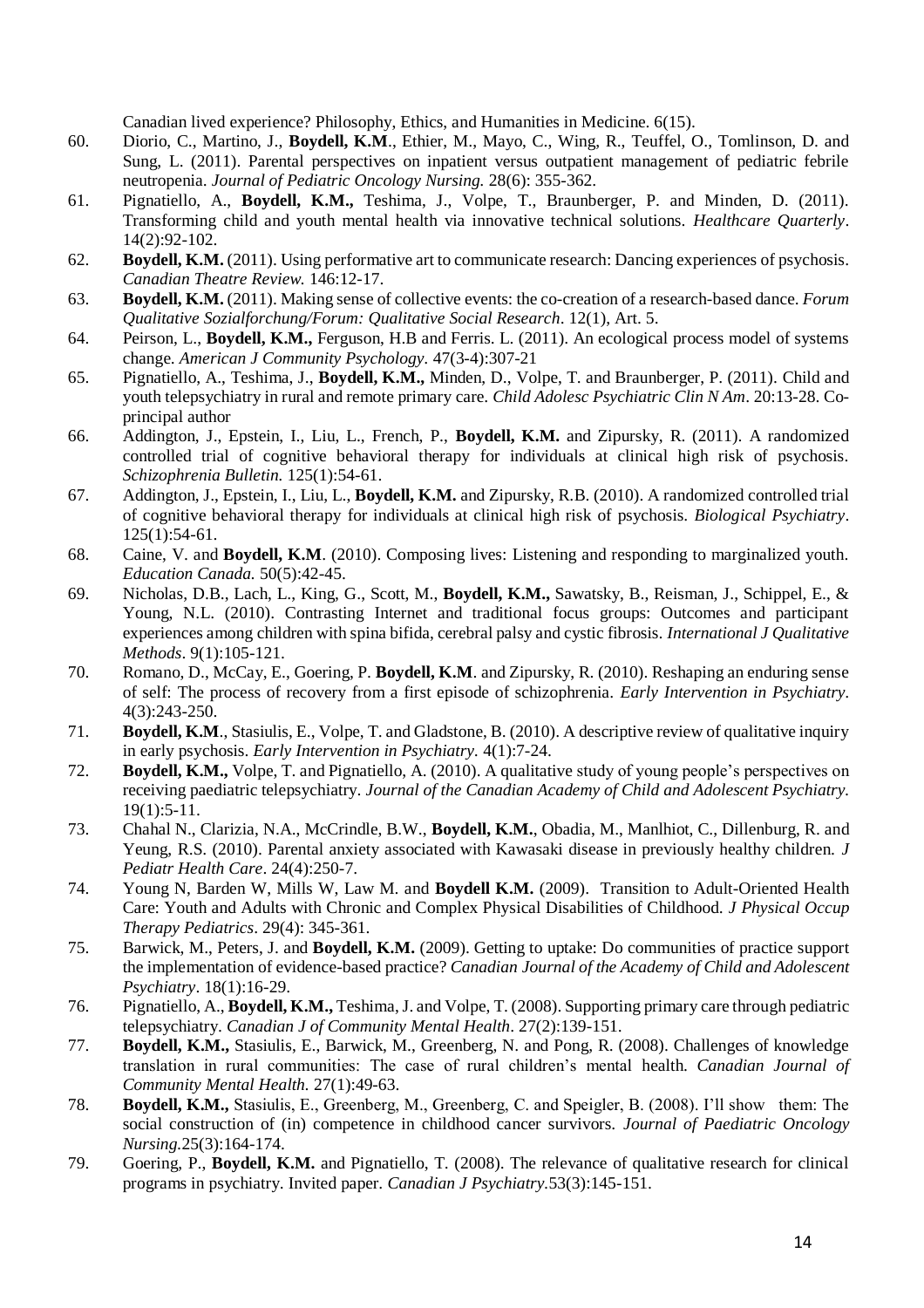- 80. Charach, A., Volpe, T. **Boydell, K.M.** and Gearing, R. (2008). A theoretical approach to medication adherence for children and youth with psychiatric disorders. *Harvard Review of Psychiatry.* 16(2):126-135.
- 81. Barwick, M., **Boydell, K.M.,** Stasiulis, E., Ferguson, H.B., Blasé, K. and Fixen, D. (2008). Research utilization among executive directors and practitioners in children's mental health. *Impl Science.* 3:19.
- 82. Gladstone, B.M., Volpe, T. and **Boydell, K.M.** (2007). Issues encountered in a qualitative secondary analysis of help-seeking in the prodrome to psychosis. *Journal of Behavioral Health Services & Research.* 34(4):431-442.
- 83. Young, N.L., Gilbert, T., McCormick, A., Ayling-Campos, A., **Boydell, K.M.**, Law, M., et al. (2007). Youth and young adults with cerebral palsy: Their use of physician and hospital services. *Arch Phys Med Rehabil.* 88:696-702.
- 84. **Boydell, K.M.**, Volpe, T., Kertes, A. and Greenberg, N. (2007). A review of the outcomes of the recommendations made during pediatric telepsychiatry consultations. *Journal of Telemedicine and Telecare.* 13: 277-281.
- 85. **Boydell, K.M.,** Gladstone, B. and Volpe, T. (2006). Understanding help seeking delay in the prodrome: Perspectives of young people. *Psychiatric Rehab J.* 30(1):54-60.
- 86. Ungar, W., Mirabelli, C., Cousins, M., and **Boydell, K.M.** (2006). A Qualitative Analysis of a Dyad Approach to Quality of Life Measurement in Children with Asthma. *Social Science and Medicine.*63:2354- 2366.
- 87. Young, N.L., McCormick, A., Mills, W., Barden, W., **Boydell, K.M**., Wedge, J., Mukherjee, S., Fehlings, D., Rumney, P. and Williams, J.I. (2006). The transition study: A look at youth and adults with cerebral palsy, spina bifida and acquired brain injury. *Physical Occup Therapy in Paediatrics.* 26(4):25-45.
- 88. Tilleczek, K., Ferguson, B., Rummens, A. and **Boydell, K.M**. (2006). How do youth leave school? Current lessons from youth who know. *Education Canada.* 4: 19-22.
- 89. Norris, M., **Boydell, K.M.**, Pinhas, L. and Katzman, D. (2006). Ana and the internet: A Review of Proanorexia websites. *International Journal of Eating Disorders.* 39(6).
- 90. Gladstone, B.M., **Boydell, K.M.** and McKeever, P. (2006). Recasting research into children's experiences of parental mental illness: Beyond risk and resilience. *Social Science and Medicine. 62:2540-2550.*
- 91. **Boydell, K.M.,** Pong, R., Volpe, T., Tilleczek, K., Wilson, E. and Lemieux, S. (2006). Family perspectives on pathways to mental health care for children and youth in rural communities. *Journal of Rural Health*. 22(2):182-188.
- 92. Greenberg, N., **Boydell, K.M**. and Volpe, T. (2006) Pediatric telepsychiatry in Ontario: Service provider and caregiver perspectives. *J Behavioral Health Services & Research.* 33(1):105-111.
- 93. Gong G, Christie, E., **Boydell, K.,** McCrindle, B., Yeung, R. (2005). The impact of Kawasaki disease on parents: A Naturalistic inquiry. *J Rheumatology*. 32(7):1387.
- 94. **Boydell, K.M.,** Barwick, M.A., Ferguson, B. and Haines, R. (2005). Implementation of the Child and Adolescent Functional Assessment Scale in a Provincial mental health system: A Feasibility study to assess service provider perspectives. *J Behav Health Services & Res.* 32(1):105-109.
- 95. Ball, J., Links, P., Strike, C. and **Boydell, K.M.** (2005). 'It's overwhelming…everything seems to be too much': A theory of crisis for individuals with severe and persistent mental illness. *Psychiatric Rehab J.*  29(1):10-17.
- 96. **Boydell, K.M.**, Jadaa, D.A. and Trainor, J. (2004). A benefit for everyone: Family-Researcher Collaboration in the Mental Health Field. *Canadian J Program Evaluation.* 19(3):55-70.
- 97. Barwick, M.A., **Boydell, K.M.,** Cunningham, C. and Ferguson, B. (2004). An overview of training and implementation issues in a provincial measurement initiative. *Canadian Academy of Child and Adolescent Psychiatry Review.* 13(4):107-109.
- 98. **Boydell, K.M.** and Volpe. T. (2004). A qualitative examination of the implementation of a communityacademic alliance. *Journal of Community Psychology.* 32(4):357-374. Senior responsible author
- 99. **Boydell, K.M.,** Greenberg, N. and Volpe, T. (2004). Designing a framework for evaluating a pediatric telepsychiatry program: A participatory approach. *Journal of Telemedicine and Telehealth.*10:165-169.
- 100. Broder, E., Manson, E., **Boydell, K.M.**, Teshima, J. (2004). Use of telepsychiatry for child psychiatric issues: first 500 cases. *Canadian Psychiatric Association Bulletin*. 36(3):11-15.
- 101. Young, N.L., Mills, W., McCormick, A., **Boydell, K.M.** et al (2004). Health status of youth and young adults with cerebral palsy. *Developmental Medicine and Child Neurology.* 99(46):26.
- 102. **Boydell, K.M.**, Gladstone, B.M. and Volpe, T. (2003). Interpreting narratives of motivation and schizophrenia: A biopsychosocial understanding. *Psychiatric Rehab Journal*, 26(4):422-426.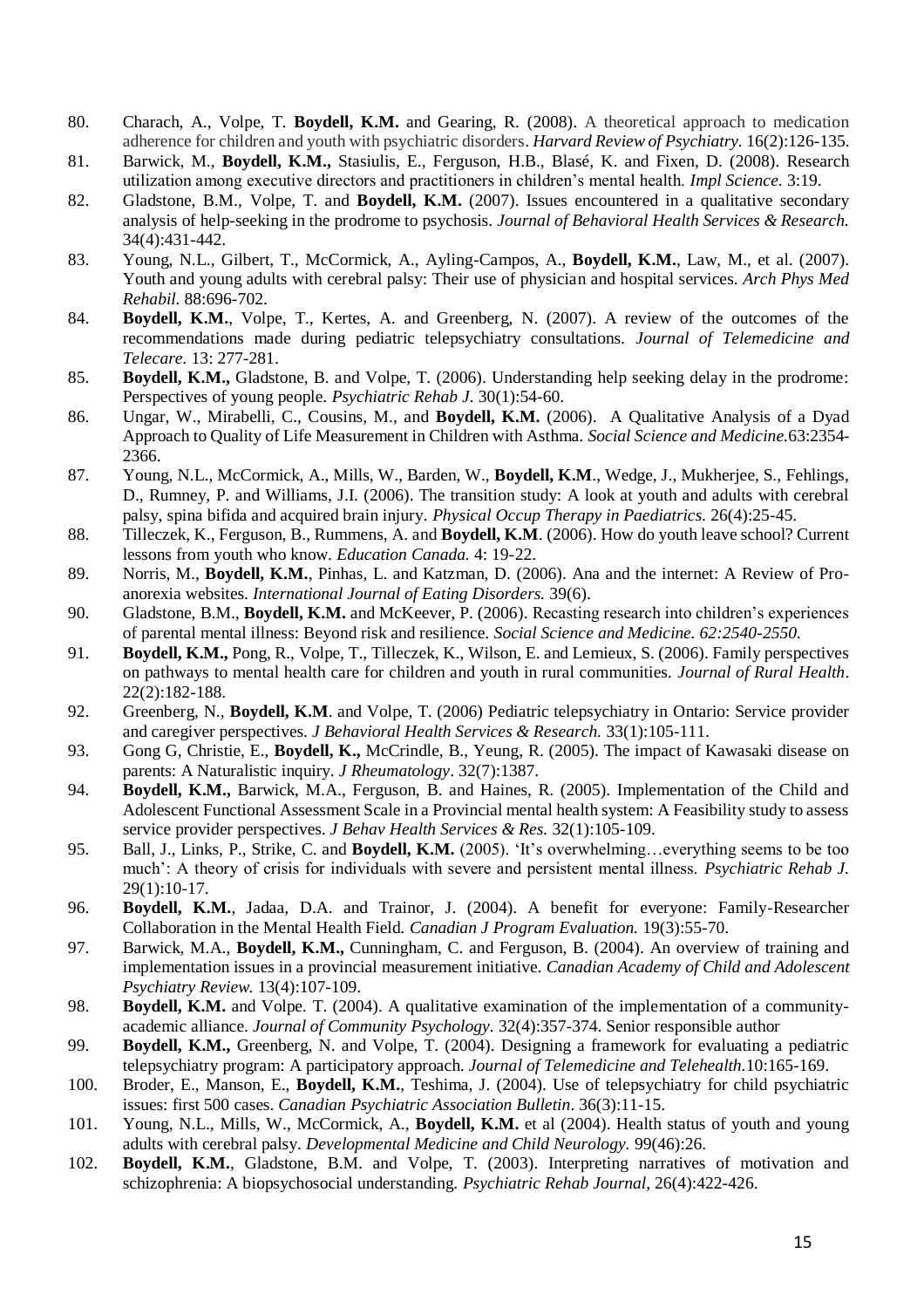- 103. Barwick, M.A., **Boydell, K.M**., Ferguson, B. and Cunningham, C. (2003). Ontario's screening and outcome assessment initiative: Lessons in implementation and organizational change. In C. Newman, et al. (Eds.) *The 15th Annual Research Conference Proceedings, A System of Care for Children's Mental Health: Expanding the Research Base* (pp. 403-407). Tampa: University of South Florida, The Louis de la Parte Florida Mental Health Institute.
- 104. Barwick, M.A., **Boydell, K.M**., Ferguson, B., Cunningham, C., Greer, A., Everett, B., Sklar, S. and Weinstock, S. (2003). A knowledge transfer infrastructure for screening and outcome measurement in children's mental health. In C. Newman, et al., (Eds.) *The 15th Annual Research Conference Proceedings, A System of Care for Children's Mental Health: Expanding the Research Base* (pp.437-440). Tampa: University of South Florida, The Louis de la Parte Florida Mental Health Institute.
- 105. **Boydell, K.M.** and Gladstone, B.M. (2002). The knowledge resource base: Beginning the dialogue. *Canadian Journal of Community Mental Health*. 21(1):19-33.
- 106. **Boydell, K.M.**, Gladstone, B.M. and Crawford, E. (2002). The dialectics of friendship for people with serious mental illness. *Psychiatric Rehab J*. 26(2):121-129.
- 107. Goering, P., Tolomiczenko, G., Sheldon, T., **Boydell, K.M.** and Wasylenki, D. (2002). Characteristics of persons who are homeless for the first time. *Psychiatric Services*. 53(11):1472-1474.
- 108. Dewa, C., Durbin, J., Wasylenki, D., Ochocka, J., Eastabrook, S., **Boydell, K.M.,** and Goering, P. (2002). Considering a multisite study? Taking the leap and how to have a soft landing*. J Community Psychology.*  30(2):173-187.
- 109. **Boydell, K.M.,** Levy, M., McClure, G., Ferguson, B., George, C. and Fainer, C. (2002). Functional Outcomes of Youth Admitted and Not Admitted to an Adolescent Crisis Unit. In C. Newman, C. Liberton, K. Kutash, and R. Friedman, (Eds.) *The 14th Annual Research Conference Proceedings, A System of Care*  for Children's Mental Health: Expanding the Research Base (pp. 333-338). Tampa: University of South Florida.
- 110. **Boydell, K.M.**, Barwick, M., Ferguson, B. and Haines, R. (2002). The Child and Adolescent Functional Assessment Scale: Service Provider Perspectives. In C. Newman, C. Liberton, K. Kutash, and R. Friedman, (Eds.) *The 14th Annual Research Conference Proceedings, A System of Care for Children's Mental Health: Expanding the Research Base* (pp. 333-338). Tampa: University of South Florida.
- 111. Morrell-Bellai, T.L., Goering, P.N., **Boydell, K.M**. (2000). Becoming and remaining homeless: A qualitative investigation. *Issues in Mental Health Nursing*. 21(6):581-604.
- 112. **Boydell, K.M**., Goering, P.N. and Morrell-Bellai, T.L. (2000). Narratives of identity: Re-presentation of self in people who are homeless. *Qualitative Health Research*. 10(1):26-38.
- 113. **Boydell, K.M**., Gladstone, B.M., Crawford, E. and Trainor, J. (1999). Making do on the outside: People with serious mental illness accommodating to their neighbourhood. *Psychiatric Rehabilitation Journal.*  23(1):11-18.
- 114. Clark, C., Scott, E., **Boydell, K.M**. and Goering, P.N. (1999). Effects of client interviewers on client reported satisfaction with mental health services. *Psychiatric Services*. 50(7):961-963.
- 115. Stewart, D.E., Abbey, S., Meana, M. and **Boydell, K.M**. (1998). What makes women tired*? Journal of Health and Social Behaviour.* 7(1):69-76.
- 116. Trainor, J., Shepherd, M., **Boydell, K.M**., Leff, A. and Crawford, E. (1997). Beyond the service paradigm: The impact of consumer/survivor initiatives. *Psychiatric Rehabilitation Journal.* 21(2):132-140.
- 117. Morrell-Bellai, T.L., Goering, P.N. and **Boydell, K.M**. (1997). Response to Mitchell and Radford's Rethinking research relationships in qualitative research: Further thoughts and suggested training strategies. *Canadian Journal of Community Mental Health*. 16(1):127-133.
- 118. **Boydell, K.M**. Commentary on "Interviewing Eddie". (1995). *Psychiatry: Interpersonal and Biological Approaches.* 58(3):273-277.
- 119. [Stewart D.E,](https://www.researchgate.net/researcher/2003495908_Stewart_DE/) [Reicher M.A,](https://www.researchgate.net/researcher/2003438440_Reicher_MA/) [Gerulath A,](https://www.researchgate.net/researcher/2003363271_Gerulath_A/) **Boydell K.M.** (1995). [Vulvodynia and psychologic distress.](https://www.researchgate.net/publication/233577525_Vulvodynia_and_psychologic_distress?ev=prf_pub) *Women s Health Issues*. 5(2):80-80.
- 120. Stewart, D.E., Reicher, A.E., Gerulath, A.H. and **Boydell, K.M**. (1994). Vulvodynia and psychological distress. *Obstetrics and Gynecology*. 84(4):587-590.
- 121. Morrell-Bellai, T. and **Boydell, K.M.** (1994). The experience of mental health consumers as researchers. Canadian Journal of Community Mental Health. 13(1): 97-108.
- 122. Trainor, J., Ballantyne, R., Morrell, T.L. and **Boydell, K.M**. (1993). Housing for people with mental illnesses: A comparison of models and an examination of the growth of alternative housing in Canada.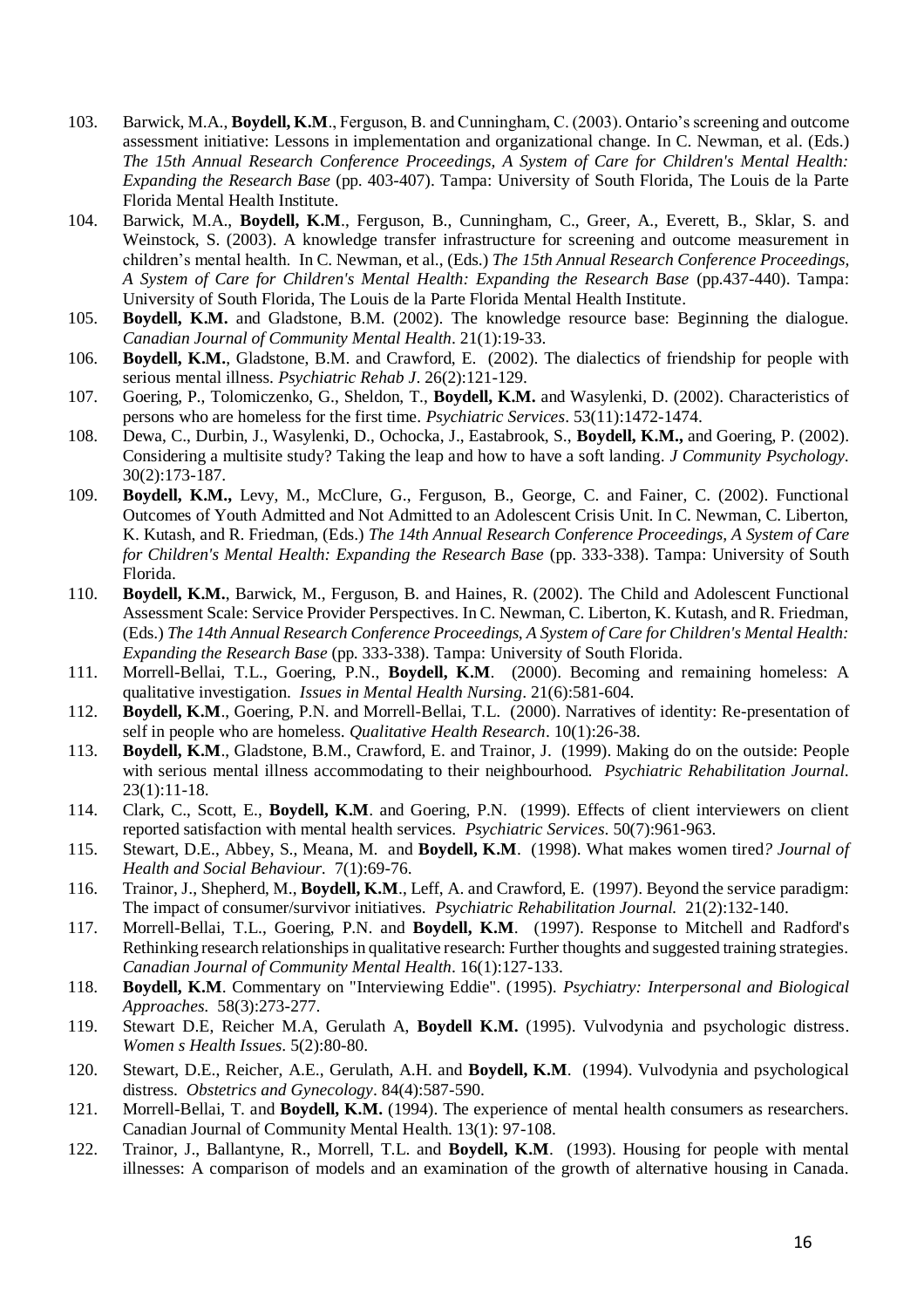*Canadian J Psychiatry*. 38(7):494-501.

- 123. Stewart, D.E., and **Boydell, K.M**. (1993). Psychologic distress during menopause: Associations across the reproductive life cycle. *The International Journal of Psychiatry in Medicine.* 23(2):157-162.
- 124. Stewart, D.E., **Boydell, K.M**., Derzko, C. and Marshall, V. (1992). Psychologic distress during the menopausal years*. The International Journal of Psychiatry in Medicine*. 22:213-220.
- 125. **Boydell, K.M**. and Everett, B. (1992). What makes a house a home? An evaluation of a new supported housing model for people with psychiatric backgrounds*. The Canadian Journal of Community Mental Health.* 10(1): 109-123.
- 126. Stewart, D.E., **Boydell, K.M**., McCarthy, K., Swerdlyk, S., Redmond, C. and Cohrs, W. (1992). A prospective study of the effectiveness of brief professionally-led support groups for infertility. *The International Journal of Psychiatry in Medicine*. 22(2):173-182.
- 127. **Boydell, K.M**., Malcolmson, S.A. and Sikerbol, K.A. Early rehospitalizations. (1991). *Canadian Journal of Psychiatry.* 36:743-745.
- 128. **Boydell, K.M**., Trainor, J. and Pierri, A.M. (1989). The effects of locating a group home for the mentally ill on residential property markets: A case study approach. *Hospital and Community Psychiatry.*  40(9):957-958.
- 129. **Boydell, K.M**., and Trainor, J. (1988). Income maintenance: A model programme to address the needs of the ex-psychiatric patient. *Canadian Journal of Psychiatry*. 33(l):3-6.
- 130. Trainor, J., **Boydell, K.M**. and Tibshirani, R. (1987). Short-term economic change and the utilization of mental health facilities in a Metropolitan area. *Canadian Journal of Psychiatry*. 32(6):379-383. Principal author
- 131. **Boydell, K.M**., Trainor, J. and Intagliata, J. (1986). A participatory approach to the evaluation design of a case management program for the long-term mentally ill. *Canada's Mental Health.* 34(1):11-13.
- 132. Trainor, J. and **Boydell, K.M**. (1986). The politics of normalization. *Canada's Mental Health.* 34(1):19-23.

Rai, A., Dew, A., **Boydell, K.M.,** Lincoln, M., Bundy, A., Gallego, G., Iljadica, A. (2017). The use of research evidence by policy-makers. *Disability and Rehabilitation.*

#### **Books/Book Chapters:**

- 133. **Boydell, K. M.,** & Ferguson, H. B. (Eds.). (2012). *Hearing voices: Qualitative inquiry in early psychosis*. Waterloo: Wilfrid Laurier University Press.
- 134. **Boydell, KM.,** Spiegel, J.B. and Yassi, A. (2018, in press). Collectivity and the art of transdisciplinary community-based research: A rhizomatic approach, In Spiegel, J.B. and Ortiz Choukroun, B. (eds), *The art of collectivity. Social transformation, 'Buen Vivre' and Ecuador's social circus in global perspective*. McGill University Press, pp43-76.
- 135. Marcuse, J., Fels, L., **Boydell, K.M**. and Spiegel, J.B. (2018, in press). Through their own bodies, eyes and voices: Social circus, social inquiry and the politics of facilitating 'collectivity', In Spiegel, J.B. and Ortiz Choukroun, B. (eds), *The art of collectivity. Social transformation, 'Buen Vivre' and Ecuador's social circus in global perspective*. McGill University Press, pp.178-219.
- 136. **Boydell, K.M.,** Gladstone, B.M., Stasiulis, E., Volpe, E., Dhayanhandhan, B. and Cole, A. (2015). An aesthetic of knowledge translation: The co-creation of a mural depicting experiences of psychosis. Pp. 39- 50. In D. Conrad and A. Sinner (Eds.), *Creating Together*. Waterloo, Ontario, Canada: Wilfrid Laurier University Press.
- 137. **Boydell, K.M.** (2013). Using visual arts to enhance mental health literacy in schools. In *Youth, education and marginality,* pp.229-240, edited by K. Tilleczek. Kitchener, ON: Wilfrid University Press.
- 138. **Boydell, K.M.** (2012). Preface. Pp. vii-xi. In Boydell, K.M. and Ferguson, H.B. *Hearing Voices: Qualitative Inquiry in Early Psychosis.* Wilfrid Laurier University Press.
- 139. **Boydell, K.M.,** Jackson, S. and Strauss, J.S. (2012). Help seeking experiences of youth with first episode psychosis: A research-based dance production. Pp. 25-44. In Boydell, K.M. and Ferguson, H.B. *Hearing Voices: Qualitative Inquiry in Early Psychosis*. Wilfrid Laurier University Press.
- 140. **Boydell, K.M.,** Gladstone, B.M., Goering, P., Krupa, T., McCay, E., Stasiulis, E. and Volpe, T. (2012). A comprehensive examination of pathways to care in early psychosis. Pp. 9-24. In Boydell, K.M. and Ferguson, H.B. *Hearing Voices: Qualitative Inquiry in Early Psychosis.* Wilfrid Laurier University Press.
- 141. **Boydell, K.M.,** Ferguson, H.B. and Bovaird, S. (2012). Conclusion. Pp. 129-134. In Boydell, K.M. and Ferguson, H.B. *Hearing Voices: Qualitative Inquiry in Early Psychosis.* Wilfrid Laurier University Press.